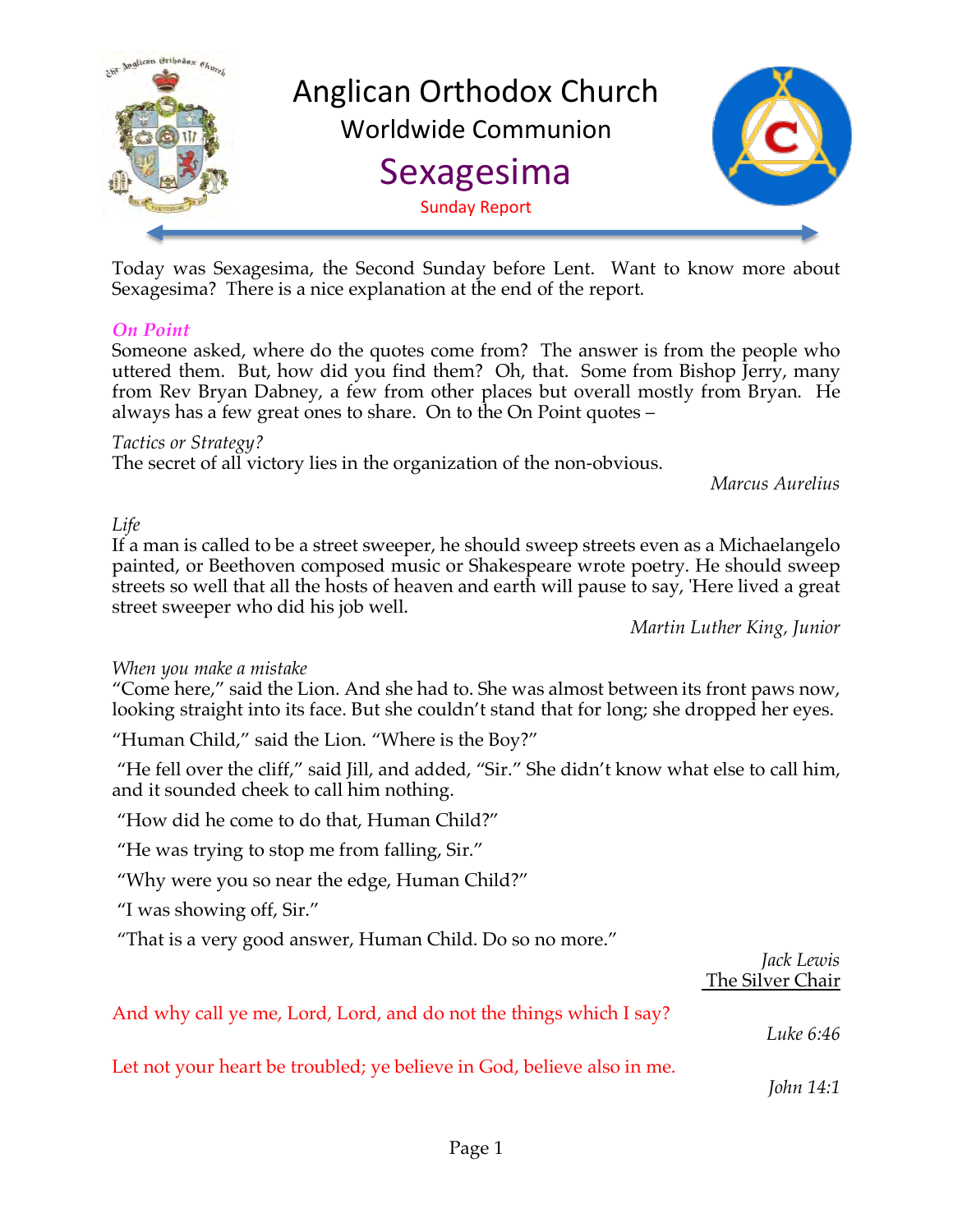All things are lawful for me, but all things are not expedient...

*I Corinthians 10:23*

We cannot imagine what a great deal of service one wise man may do to a nation in a critical juncture.

> *Matthew Henry*  $17<sup>th</sup>$  and  $18<sup>th</sup>$  century English pastor and author

The whole aim of practical politics is to keep the populace alarmed (and hence clamorous to be led to safety) by menacing it with an endless series of hobgoblins, all of them imaginary.

*HL Mencken* 20th century American writer

A people that values its privileges above its principles soon loses both.

*Dwight D. Eisenhower* 20<sup>th</sup> century American president and general officer

# *Propers*

Each Sunday there are Propers: special prayers and readings from the Bible. There is a Collect for the Day; that is a single thought prayer, most written either before the refounding of the Church of England in the 1540s or written by Bishop Thomas Cranmer, the first Archbishop of Canterbury after the re-founding.

The Collect for the Day is to be read on Sunday and during Morning and Evening Prayer until the next Sunday. The Epistle is normally a reading from one of the various Epistles, or letters, in the New Testament. The Gospel is a reading from one of the Holy Gospels, Matthew, Mark, Luke and John. The Collect is said by the minister as a prayer, the Epistle can be read by either a designated reader (as we do in our church) or by one of the ministers and the Holy Gospel, which during the service in our church is read by an ordained minister or our Deacon Striker.

The propers are the same each year, except if a Red Letter Feast, that is one with propers in the prayerbook, falls on a Sunday, then those propers are to be read instead, except in a White Season, where it is put off. Red Letter Feasts, so called because in the Altar Prayerbooks the titles are in red, are special days. Most of the Red Letter Feasts are dedicated to early saints instrumental in the development of the church, others to special events. Some days are particularly special and the Collect for that day is to be used for an octave (eight days) or an entire season, like Advent or Lent.

The Propers for today are found on Page 120-122, with the Collect first:

The Sunday called Sexagesima, or the second Sunday before Lent. *The Collect.*

**LORD** God, who seest that we put not our trust in any thing that we do; Mercifully grant that by thy power we may be defended against all adversity; through Jesus Christ our Lord. *Amen.* **O**

The Epistle came from the Eleventh Chapter of Saint Paul's second letter to the Corinthians beginning at the Nineteenth Verse. Paul reminds us salvation, honor and glory come not from what we do or have done, but rather from God. Paul, who as Saul,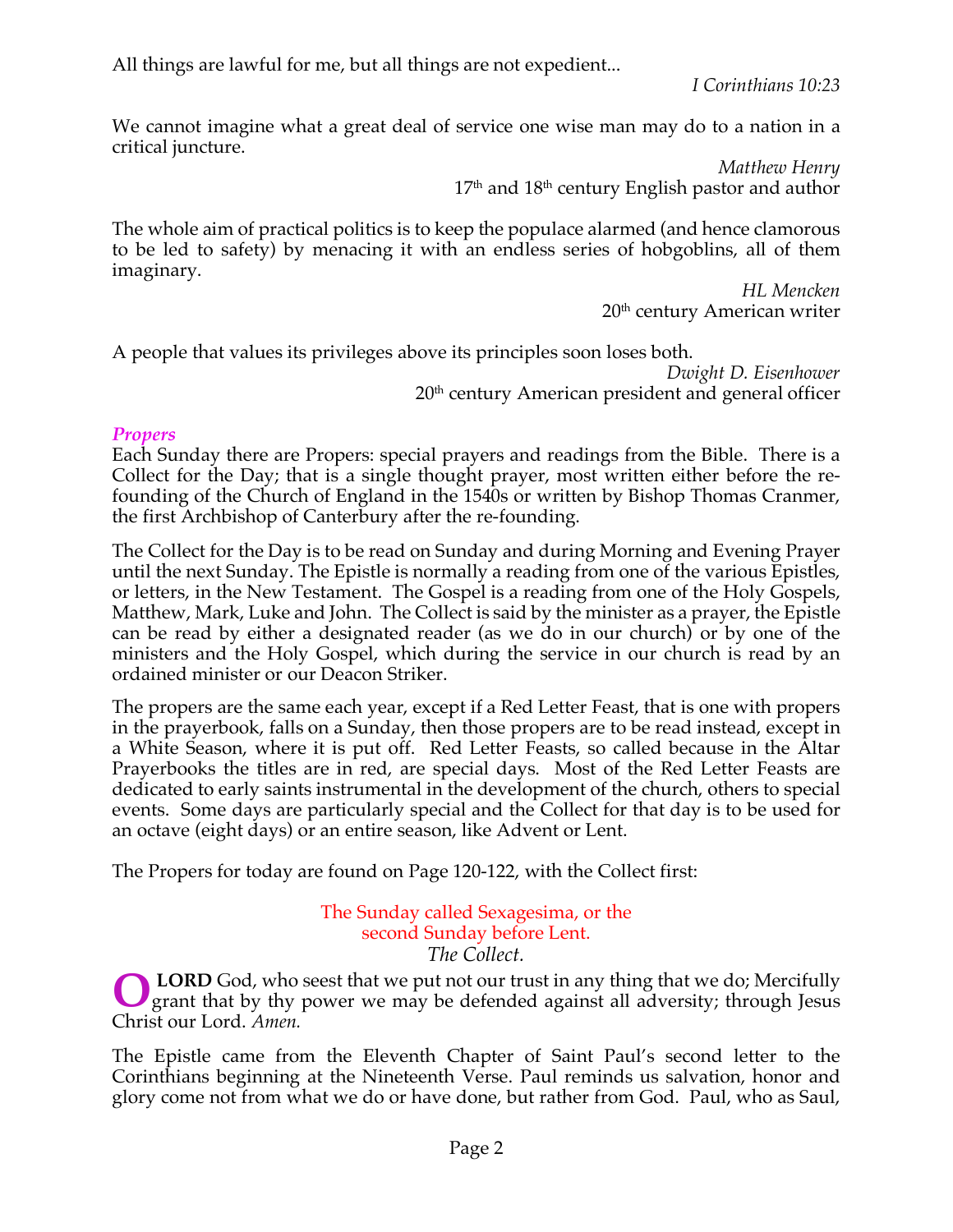had been a super star on his way to being the number one rabbi in the Hebrew nation, he was more learned, more vigorous in following the law, more vocal in all things. When he "saw the light" and converted, he took that same approach to Christianity. No one was more in any thing than he. He had been the best of the worst and the best of the best. Now he was aware of how short he himself fell. More importantly, he was keenly aware of the saving perfection of Christ.

No one did more than Paul, yet he counseled all to take comfort and pride in God, not themselves. Do your best and look towards God.

E suffer fools gladly, seeing ye yourselves are wise. For ye suffer, if a man bring you into bondage, if a man devour you, if a man take of you, if a man exalt himself, if a man smite you on the face. I speak as concerning reproach, as though we had E suffer fools gladly, seeing ye yourselves are wise. For ye suffer, if a man bring you into bondage, if a man devour you, if a man take of you, if a man exalt himself, if a man smite you on the face. I speak as concerning they Hebrews? so am I. Are they Israelites? so am I. Are they the seed of Abraham? so am I. Are they ministers of Christ? (I speak as a fool) I am more; in labours more abundant, in stripes above measure, in prisons more frequent, in deaths oft. Of the Jews five times received I forty stripes save one. Thrice was I beaten with rods, once was I stoned, thrice I suffered shipwreck, a night and a day I have been in the deep; in journeyings often, in perils of waters, in perils of robbers, in perils by mine own countrymen, in perils by the heathen, in perils in the city, in perils in the wilderness, in perils in the sea, in perils among false brethren; in weariness and painfulness, in watchings often, in hunger and thirst, in fastings often, in cold and nakedness. Beside those things that are without, that which cometh upon me daily, the care of all the churches. Who is weak, and I am not weak? who is offended, and I burn not? If I must needs glory, I will glory of the things which concern mine infirmities. The God and Father of our Lord Jesus Christ, which is blessed for evermore, knoweth that I lie not.

The Holy Gospel for today came from the Eighth Chapter of the Gospel of St. Luke beginning at the Fourth Verse and tells the well known Parable of the Sower, which might be better referred to as the Parable of the Four Soils, for the seeds were all alike.

A sower scatters seed on to four different types of soil.

- Hard ground
- Stony ground
- Thorny ground
- Good ground

Hard ground "by the way side" prevents the seed from sprouting at all, and the seed becomes nothing more than bird food. Stony ground provides enough soil for the seeds to germinate and begin to grow, but because there is "no deepness of earth," the plants do not take root and are soon withered in the sun. Thorny ground allows the seed to grow, but competing thorns choke the life out of the good plants. Good ground receives the seed and produces much fruit.

Jesus explains the seed is The Word.

Hard ground represents someone so hardened by sin that though he hears he cannot understand the Word. Thus, Satan can pluck the message away, keeping the heart dull and preventing the Word from making an impression.

Stony ground represents those who hear and express delight in The Word, but do not change to live The Word. When trouble arises, they abandon their faith.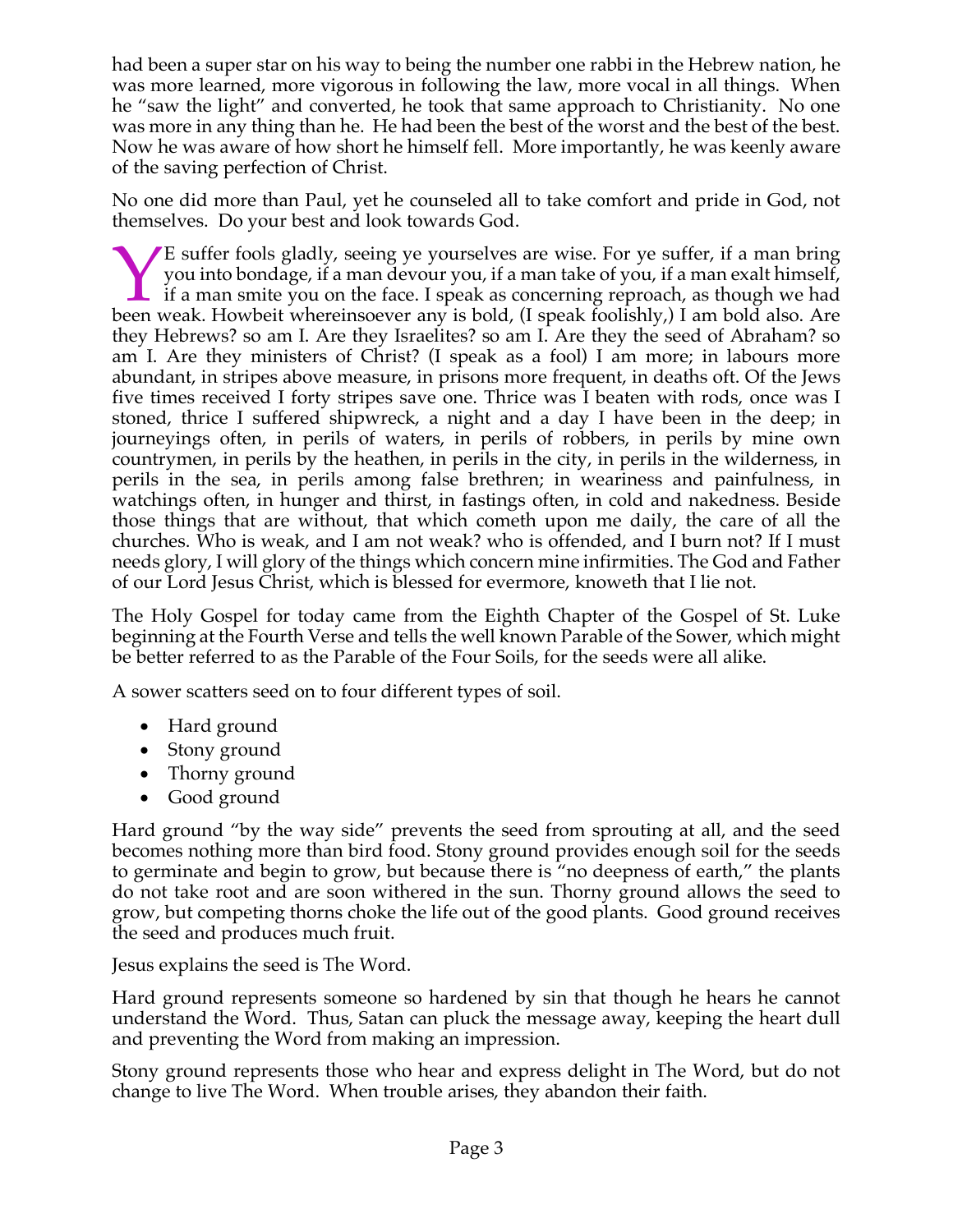Thorny ground represents one who hears and receives The Word, but who does not connect to it and whose heart is full of riches, pleasures, and lusts. The effort that should by rights given The Word are given to the things of this world and he has no time for The Word.

Good ground represents he who hears, understands, and implements The Word. Thus, The Word can work its wonders in his life and that person gains salvation.

The Word is there. We may hear it. We may take it in our heart. The benefit comes only when we take it in our heart and act on it. At that point, The Word is acting in our lives and salvation is in hand.

**THEN** much people were gathered together, and were come to him out of every city, he spake by a parable: A sower went out to sow his seed: and as he sowed, some fell by the way-side; and it was trodden down, and the fowls of the air WHEN much people were gathered together, and were come to him out of every city, he spake by a parable: A sower went out to sow his seed: and as he sowed, some fell by the way-side; and it was trodden down, and the fowls o away, because it lacked moisture. And some fell among thorns; and the thorns sprang up with it, and choked it. And other fell on good ground, and sprang up, and bare fruit an hundredfold. And when he had said these things, he cried, He that hath ears to hear, let him hear. And his disciples asked him, saying, What might this parable be? And he said, Unto you it is given to know the mysteries of the kingdom of God: but to others in parables; that seeing they might not see, and hearing they might not understand. Now the parable is this: The seed is the word of God. Those by the way-side are they that hear; then cometh the devil, and taketh away the word out of their hearts, lest they should believe and be saved. They on the rock are they, which, when they hear, receive the word with joy; and these have no root, which for a while believe, and in time of temptation fall away. And that which fell among thorns are they, which, when they have heard, go forth, and are choked with cares and riches and pleasures of this life, and bring no fruit to perfection. But that on the good ground are they, which in an honest and good heart, having heard the word, keep it, and bring forth fruit with patience.

## *Bishop Ogles' Sermon*

We are oft fortunate to get copies of Bishop Jerry's sermon notes. Today is one of those Sundays. Today's sermon starts off with the collect, and like

always, it will give you a lot to consider in your heart.

## **Sermon Notes**

Sexagesima Saint Andrews Anglican Church 4 February 2018, Anno Domini (In the Year of our Lord)

> The Sunday called Sexagesima, or the second Sunday before Lent. *The Collect.*



**LORD** God, who seest that we put not our trust in any thing that we do; Mercifully grant that by thy power we may be defended against all adversity; through Jesus Christ our Lord. *Amen.* **O**

**THEN** much people were gathered together, and were come to him out of every city, he spake by a parable: A sower went out to sow his seed: and as he sowed, some fell by the way-side; and it was trodden down, and the fowls of the air WHEN much people were gathered together, and were come to him out of every city, he spake by a parable: A sower went out to sow his seed: and as he sowed, some fell by the way-side; and it was trodden down, and the fowls o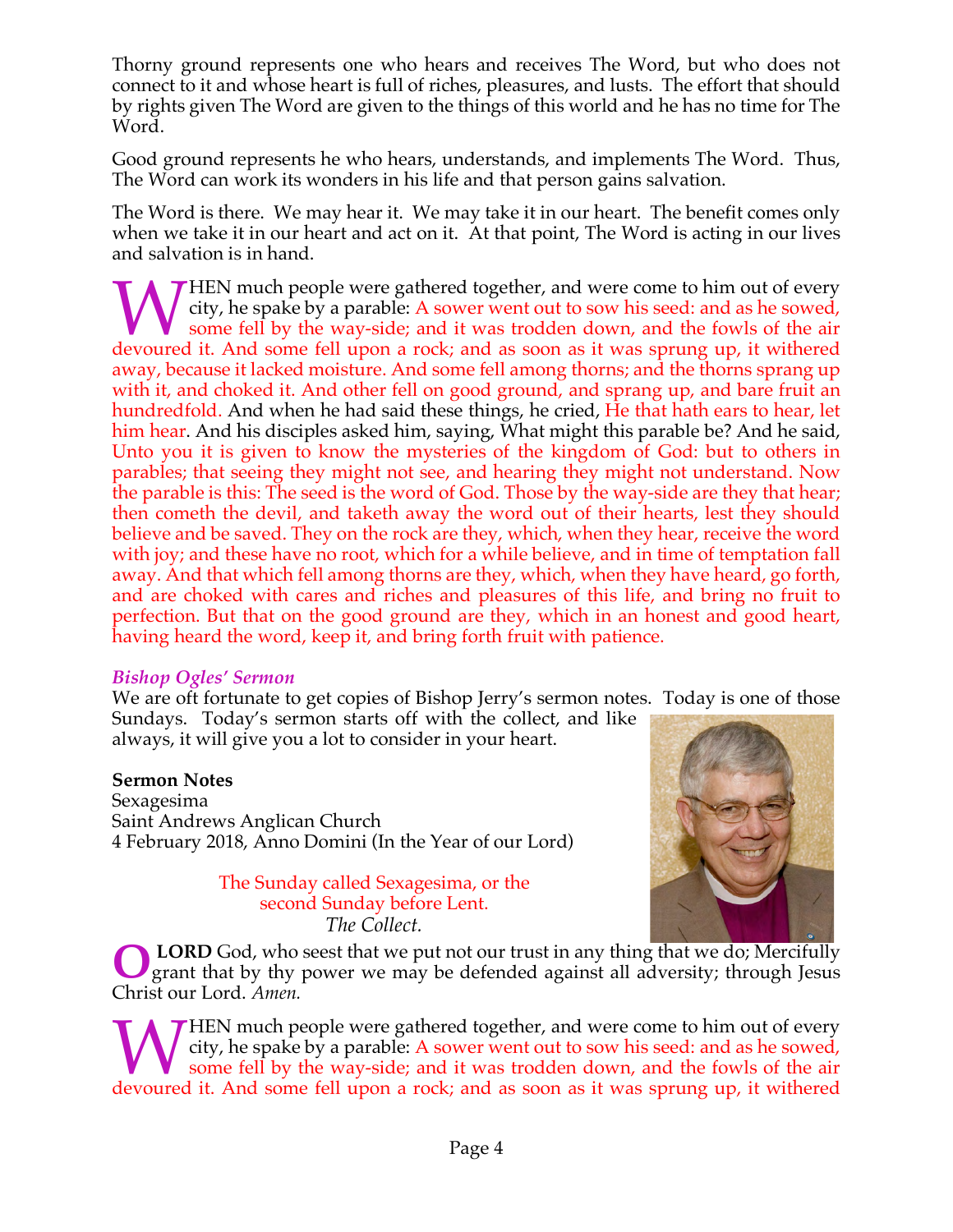away, because it lacked moisture. And some fell among thorns; and the thorns sprang up with it, and choked it. And other fell on good ground, and sprang up, and bare fruit an hundredfold. And when he had said these things, he cried, He that hath ears to hear, let him hear. And his disciples asked him, saying, What might this parable be? And he said, Unto you it is given to know the mysteries of the kingdom of God: but to others in parables; that seeing they might not see, and hearing they might not understand. Now the parable is this: The seed is the word of God. Those by the way-side are they that hear; then cometh the devil, and taketh away the word out of their hearts, lest they should believe and be saved. They on the rock are they, which, when they hear, receive the word with joy; and these have no root, which for a while believe, and in time of temptation fall away. And that which fell among thorns are they, which, when they have heard, go forth, and are choked with cares and riches and pleasures of this life, and bring no fruit to perfection. But that on the good ground are they, which in an honest and good heart, having heard the word, keep it, and bring forth fruit with patience.

Our Collect which we have prayer today reminds us that we take no credit for any good deed that we do but only for the evil deeds we may do. If we cannot trust our own heart to avoid sin, how can we trust that heart to do only righteousness? If we do not place our full trust in God, then we have nothing at all to trust. *Not unto us, O LORD, not unto us, but unto thy name give glory, for thy mercy, and for thy truth's sake* (Psalms 115:1) When I see churches and shallow ministers taking credit for that they claim the Lord has done in building elaborate sanctuaries to the exclusion of the orphan's table, I know that this is the world church and not that of Christ. We are all alike helpless in this world to defend against the forces of darkness. Darkness is the prime feature of the world in which we live. But we can always call upon the Lord for our main defense. He will stand with us, and He is Light. Where Light is, there can be no darkness.

In the Epistle reading for today (2 Corinthians 11:19-31) Paul reminds us of the many sufferings, hardships, and trials he has faced. He has been in the sea for a day and a night, beaten with whips and rods, cold and naked, hungry! Yet Paul, by the grace and protection of God, still stands. He has placed a trust in God that is worthy of our emulation. Paul readily admits that these sufferings came as a result of his own weakness, yet he gives God the glory for sustaining and keeping him through all. God is glorified in the good works which we do because all righteous works are of God.

Let us now turn to the very acts and Words of Christ in today's Gospel text from Luke chapter 8; but first, allow me to remind the reader that one cardinal rule of effective learning is this: "Repetition aides recall." God, being the Master of all Teachers, uses repetition throughout His Word. A parallel account of this text is given in Matthew chapter 13 which is the Kingdom Chapter of the New Testament. There is no difference in facts, but Matthew 13 does contain greater detail to illustrate the nature of the Kingdom.

There is also a harmony in the Gospels in addition to Matthew 13. It is also mentioned in Mark and Luke; but I prefer, most thoroughly, the account in Matthew 13 for it relates in perfect unison with the other parables of the Kingdom in Matthew 13.

We see, first of all, in the parable of Jesus, that the Word of God (Seed) must be carried forth. It does no good to the lost soul for one to have a very accomplished knowledge of the Word if that Word is not carried forth and shared. Does the dust covered Bible on your mantle serve any Godly purpose? No, it does not. Its only value is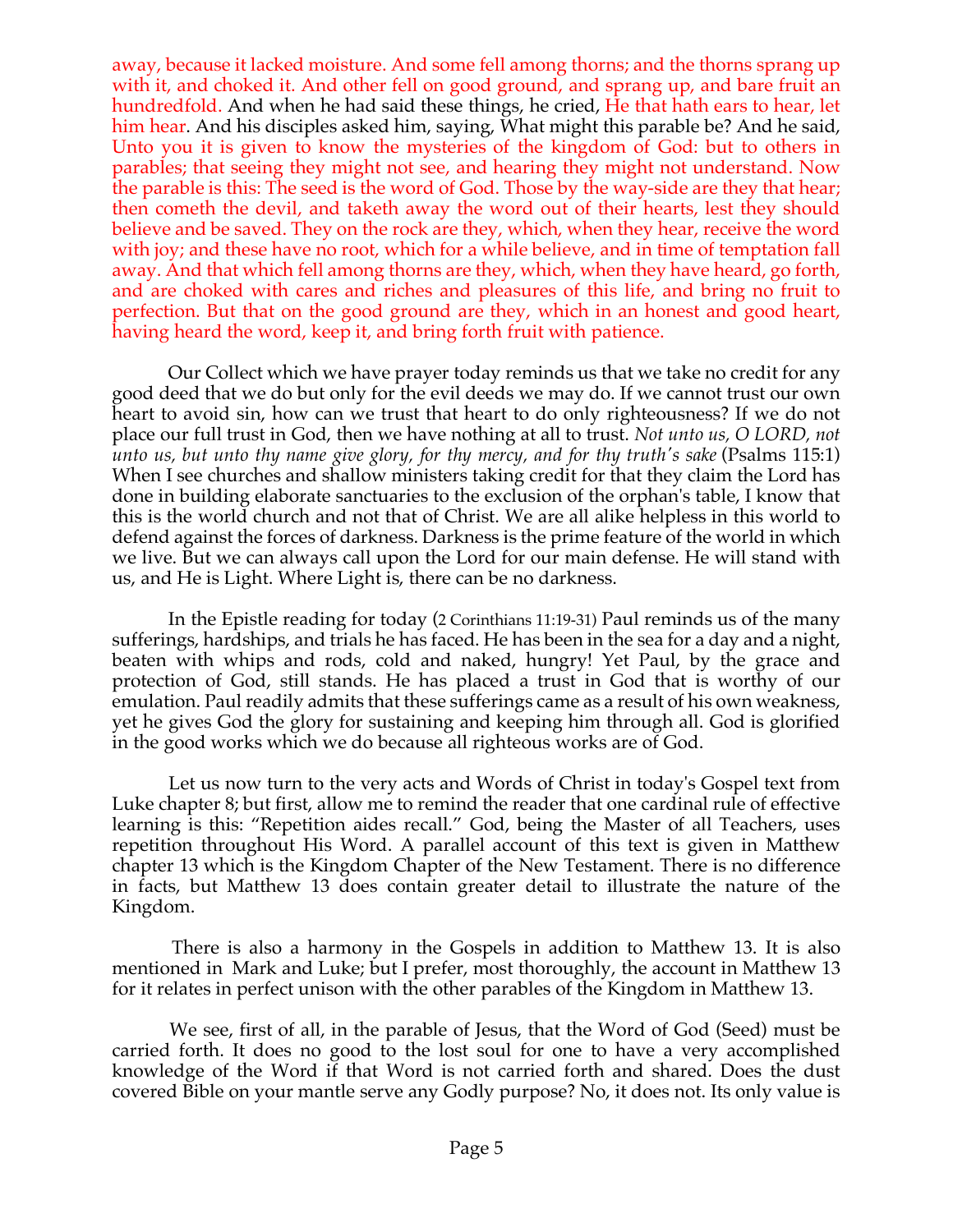a promised value such as potential energy. We need an active value of the Bible being dusted off, read carefully, memorized, carried forth, and shared. This is the kinetic energy that results in fulfillment of purpose.

Secondly, we may wonder who is this Sower that goes forth? We know the Sower is, in the original, Jesus Christ. He brought the saving Gospel and was Himself, that salvation. He taught the Apostles to be like-minded sowers of the Word. The Apostles have sowed the Word so abundantly that we all have at least tasted the fruits of that sowing. And no we are the sowers as well. If we only consume the Seed upon our own lust, how can there ever be a profitable increase. The Seed MUST be sowed in order that there will be a continual harvest. We must not take our Seed as the one talent and bury it away, we must invest the Seed by sowing and, in the process of time, we shall we receive abundance. The more we share the Holy Word with others, the greater the harvest of that Word in our hearts. What did the Sower do? *A sower went out to sow his seed* So must we go forth with the Seed.

Thirdly, we should note that there is only one Seed. It is not a variety of Seed, but one constant and unchanging truth of God. There are no Seed that are unwholesome or which do not contain in their hearts the power to produce more fruit. *The seed is the word* (singular) *of God.* God's Word does not change, and it is always wholesome whether received in a wholesome heart or not. The Sower's bag does not have diverse seeds – even seeds of bramble – in His bag; but only the true and constant Seed of God's Word.

Fourthly, we must know that the four different kinds of soils represent four different kinds of hearts. We know these hearts well. We have all had one of each of these type hearts at times, but the cultivating Word of God has prepared our hearts for the Seed – to receive that Seed into the hidden chambers of our hearts. Perhaps that hidden chamber is the lowest chamber and most humble part of our hearts. The lowest chamber is where the moisture of life is most available that the Holy Ghost may nurture the Seed in thick darkness as the germinated plant struggles to reach the sunlight of the surface. Jesus, the Sower, does not differentiate between the types of soil upon which He sows – He sows on all soils. That which is stony ground today may become fertile soil tomorrow. The Sower does not distinguish between soils or hearts. It is the condition of the heart that receives the Seed that will determine whether that Seed shall bear fruit. But it is the Holy Ghost that gives life to that Seed when the heart has been conditioned by God. "….*some fell by the way side; and it was trodden down, and the fowls of the air devoured it. 6 And some fell upon a rock; and as soon as it was sprung up, it withered away, because it lacked moisture. 7 And some fell among thorns; and the thorns sprang up with it, and choked it. 8 And other fell on good ground, and sprang up, and bare fruit an hundredfold. And when he had said these things, he cried, He that hath ears to hear, let him hear.* God does not cast His pearls before swine. If there are deaf ears to His Word, then His Word will not germinate in their hearts. They are simply UNABLE to receive it because of the externals that they so highly value in the world. But remember, friends, the soils can change. The brambles and briar may be burned away exposing good earth.

The unlikely soils, or different types of hearts, are capable of being changed. The hardened wayside may be broken up, the rocky ground cleared of stones, and the thorns pulled up by the roots or burned by fire. These grounds may be prepared by God through His workers of the vineyard. We may, through our examples of obedience to God and contentment, become a hoe, or a plough, to break up the hardened soil so that the Seed may flourish there. Have you done this, friends, with the hardened soils about you?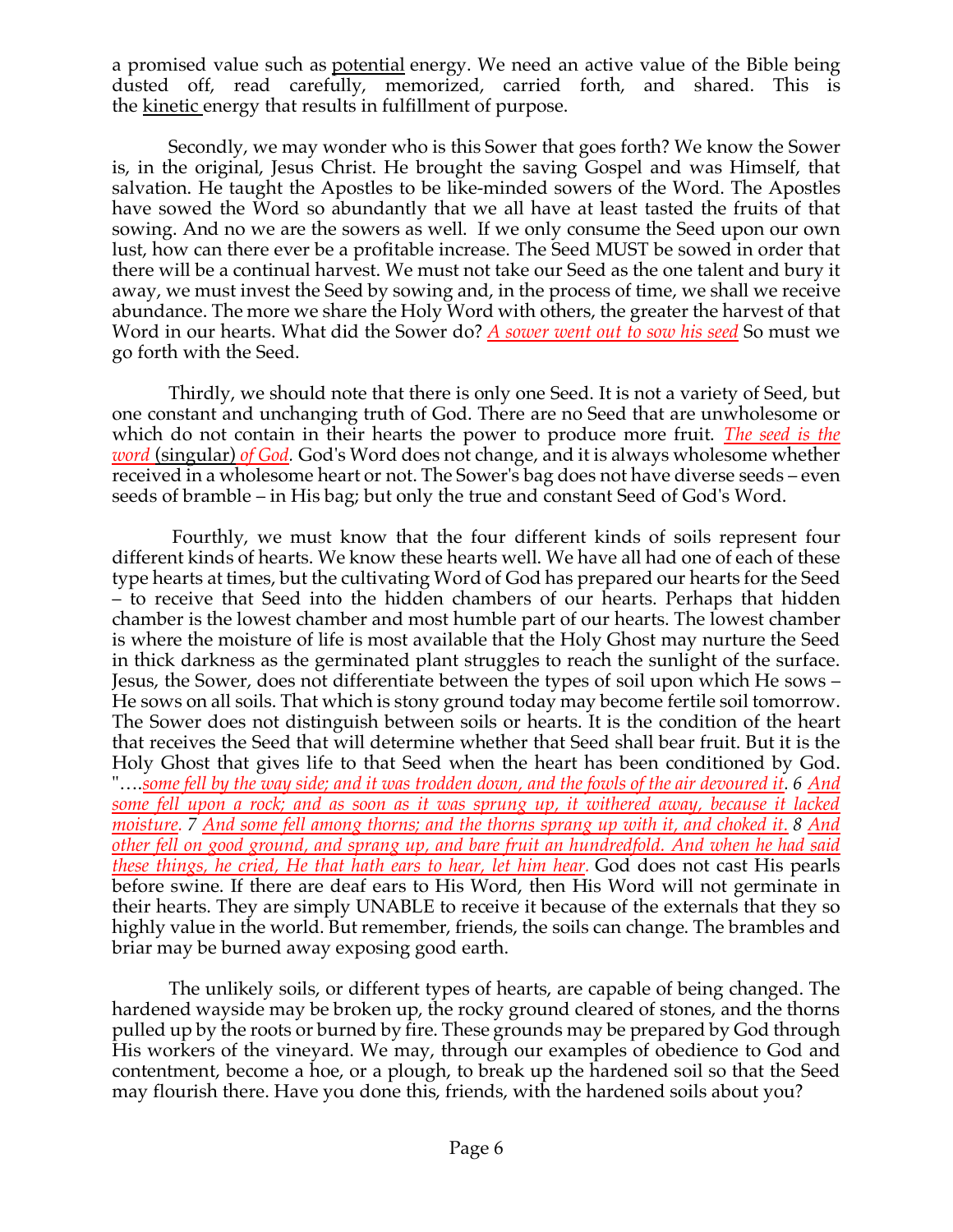Shall we discover the Fountain of Life and hide its existence from our families, from our friends, from our neighbors, and from the stranger that passes by. Would we not suffer from want of our sons and daughters, our wives, mothers and fathers, neighbors, etc. in an Eternity of Life alone with God? When the scroll of Heaven parts and time is no more, shall we go empty-handed before God because we selfishly guarded the secret of His Gospel? What defense can we utter at that time when our only son or daughter, or our postman, druggist, or merchant precedes us in judgment and tells the Lord, "I never knew because no one ever told me?" Then to feel, as did Peter the night of the Passion, the eyes of Christ turn upon us with that Great Question in His Face. Perhaps there would be bitter tears, even in Heaven?

The Church has sat silent far too long. It is time to serve as the salt of the earth – to speak out against the evils of our day. If the professing church in America would rise up with that One Voice of Christ, in condemning the murder of innocents in their mother's wombs; the adulteration of the institution of marriage and its perversions away from the Creation model; the promiscuity, the pornographic sex education in schools; the forced elimination of prayer in school – if the Church were to stand up courageously and not cringe in political corners, then would there be change, but not until. What about you, friend: Do you leave your Christian faith at the door of the voting precinct? Do you prefer to remain silent in caving to public pressure to hide your faith always? If told to remove your lapel cross, do you brazenly remove the symbol of the One who died for you? Do you believe that changing times have changed the Sower's Seed? Really? Is truth relative, or is truth ALWAYS truth? Wake up church, and smell the poison in the cup of the world that you have preferred to that of the Cup from which our Lord drank….NOW!

#### *Sermon – Reverend Jack Arnold - Time and Action Church of the Faithful Centurion Descanso, California*

Today's sermon brought the Collect, Epistle and Gospel together and is partly contained in the forewords above.



Consider these words from the Collect:

…put not our trust in any thing that we do; Mercifully grant that by thy power we may be defended against all adversity …

In the Collect, we tell God we put our trust for eternal life not in our actions, but in His Power. If we do this, then we must do as He asks us. For, to make trust in His Power rational, we must follow His Directions. We cannot trust our own sense of direction for spiritual matters; but must look to Our Heavenly Father for guidance. If we do not

follow His Direction then we are surely going be just as lost as before we accepted Him into our hearts. It would be foolish to think that we could guide ourselves, when in fact we need Him to guide us. The problem is that often, at least in my case, pride gets in the way of seeing that I/we need to rely on Him for guidance. We need Him as our navigator to guide us along the rocky paths of life, so we don't crash into the rocks of Sin and Death! We need His directions if we are to proceed upon the path to Heaven.

The Collect also goes on to explain His Power will give us defense in adversity. His Power is the only real power which can help us in times of trouble and sorrow. It is the only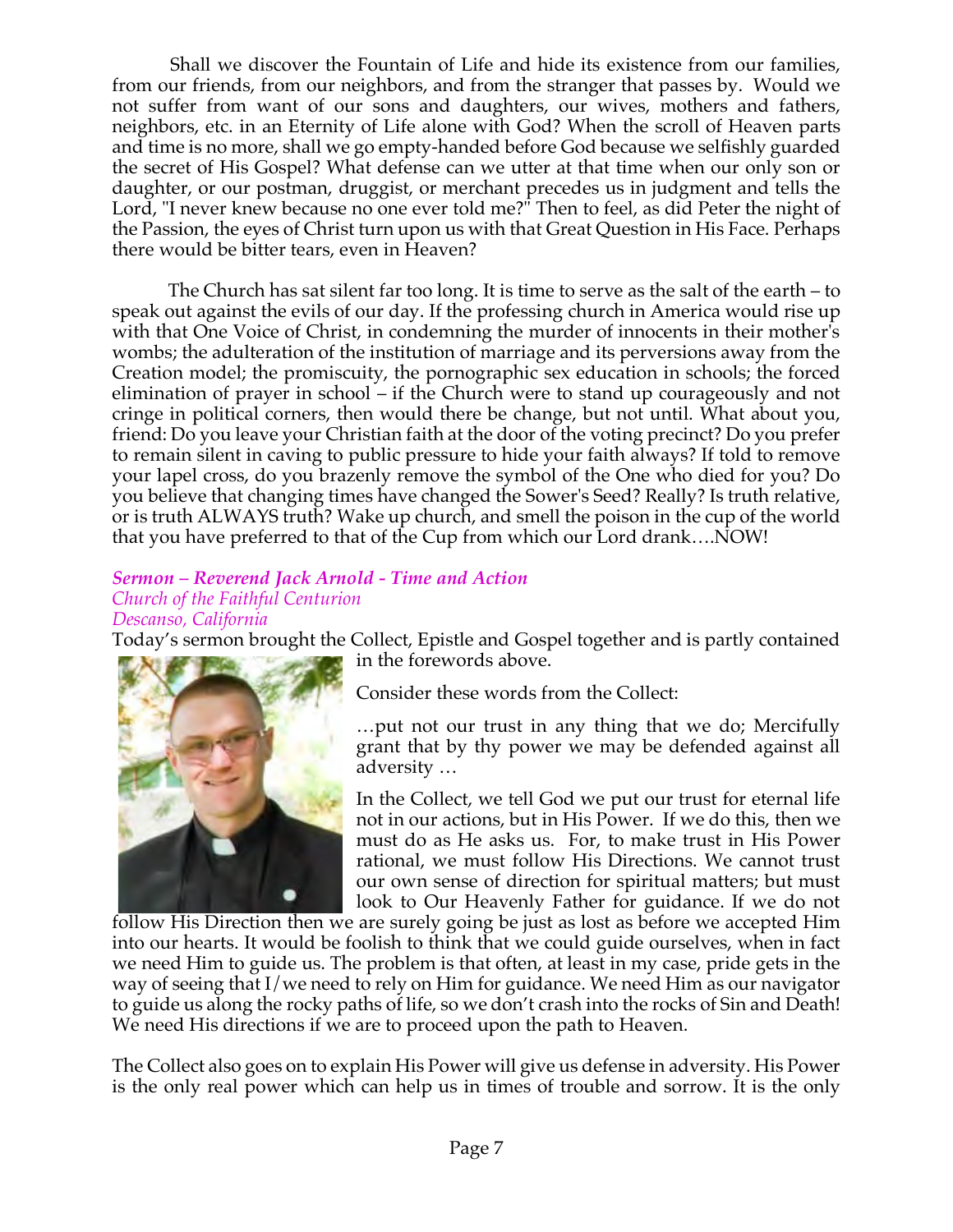power which will give us comfort in times of adversity and give us the strength to get through those times.

We need to recognize God has the power to help us overcome adversity. Of our own volition we can sometimes overcome physical adversity, but never that of spiritual. With God's help we can overcome both. We need to internalize this into our hearts, so our first automatic reaction is to come to Him for help whenever we encounter both spiritual and physical dangers. He truly is the only one that can help us.

Everything good that we do does not originate from our own Hearts, but from the goodness of God via the Holy Spirit who is residing within us. If we do not have the Holy Spirit within us, it will not be possible for us to do those good works for Him.

Paul tells the Corinthians that whatever they have suffered there compares nothing to what He has suffered for Christ in all of his labourings, watchings and fastings. Yet this is not his main point, which is that in all of these sufferings he always drew on the power of the Holy Spirit and used the sufferings for God's glory and not for his. He does not mean to tell them of all that he has suffered as bragging, however, he is meaning to say that he got through these hard times with God's help and also to bring glory and point the way to God and His Son Jesus Christ.

From his beginnings as the chief persecutor of Christ's followers to now as one of the top apostles of Christ, Paul tells us of the experience of the power of God first hand, using his life as an example. Paul wanted to show us how God's Grace and mercy changed His life and got Him through some pretty awful times. Paul pointed out that if you trust in God and follow His Instructions, you too can get through the most awful of times as well. Thus, he counseled all to take comfort and pride in God, not themselves. Do your best and look towards God.

This brings us right in to the well known Parable of the Sower, which might be better referred to as the Parable of the Four Soils, for the seeds were all alike.

Like the seed sown by the sower, The Word is spread throughout the world for all to hear and act on:

- Yet, some will not even hear The Word (Hard ground);
- Others will hear, act quickly and abandon God's help at the first sign of adversity (Stony ground);
- Still others will hear The Word, but The Word is overtaken by the "pleasures" of this world and is choked out by them. Like the line from the Bible, where your money is, that is your worldly effort, there is the evidence of your heart. The temptation of this world is great, the reward from God is far greater, but you have to look long term;
- Finally, we come to those who accept and act on The Word, like the one seed growing into a great plant bearing its fruit, the rewards are manifold, though the effort is also great, the end reward far greater. For the seed to grow to full fruition and glory, with its manifold blessings, it must have the ground prepared, carefully tended against encroachment of the evil weeds, it must be continually watered by the life blood of those around it. There is much effort required on our part, but the ultimate reward is so much greater.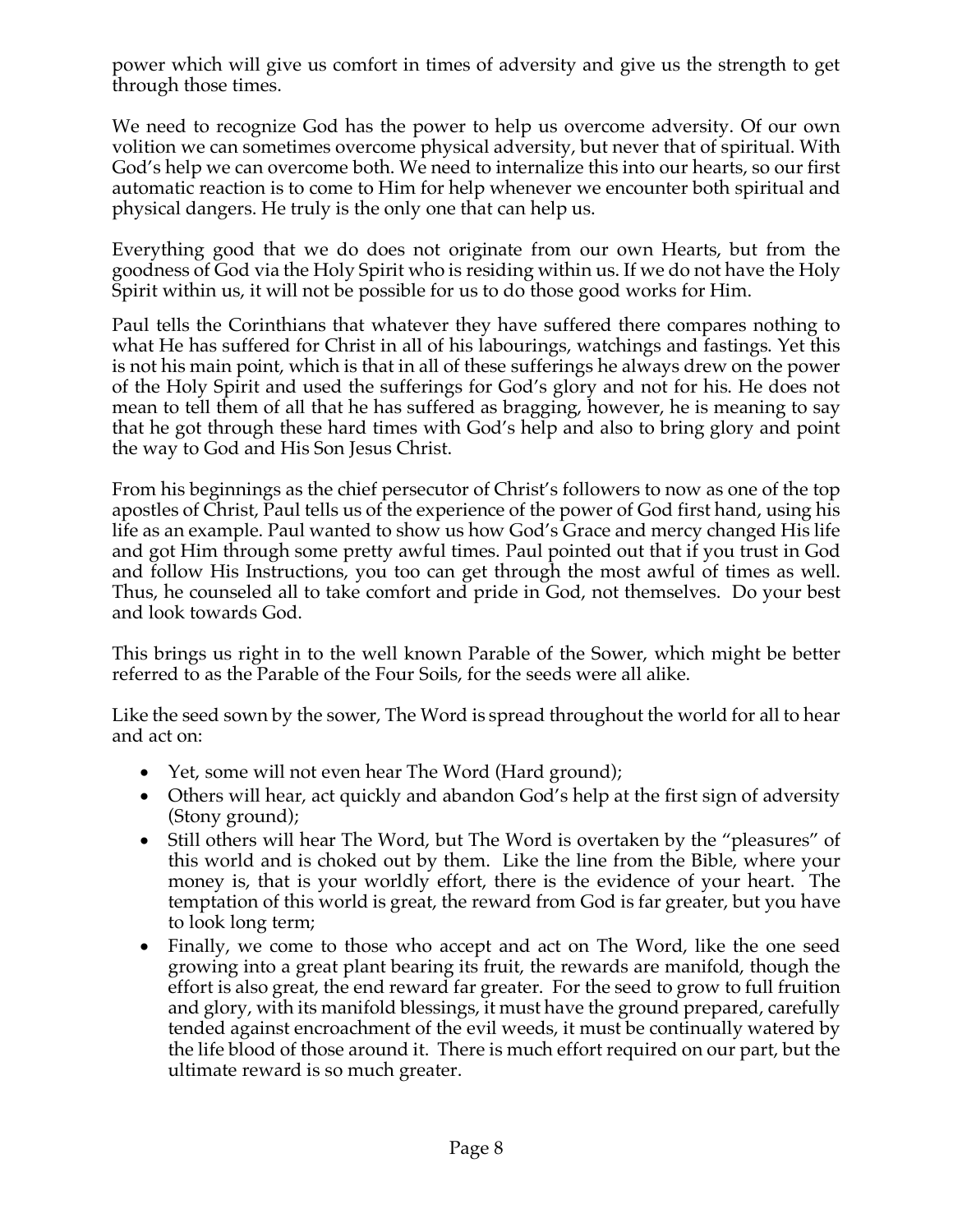While we are on the subject, consider the issue of weeding. In order for a garden to thrive, you need to consistently pull the weeds from the garden, otherwise the weeds will choke and kill the good plants. That is why we must always be wary of the world's influence on the church and work to weed out that influence, so it does not choke the Biblical beliefs that have been believed for over two millennia by Christians. In order to do this, we need to work hand in hand with our fellow believers to weed out any worldly influence or trouble within the church. This is why it is best that believers attend a Bible believing Church, where they can get valuable friendship and from that friendship, spiritual mentoring for their day to day lives.

So, think about this, we need to understand eternal life and indeed on a shorter term, happiness in our life here, comes not from our self-directed actions, but those of God and our action following His direction. We need to understand the implications of following our self directed action, which if we follow, we will find death and misery awaiting us. However, if we put our trust in Him and follow His commands, we will "live long and prosper" to quote Spock. Understanding the difference between the two will help you prepare yourself for a happier physical and spiritual life. Do your best and look towards God for the Light to illuminate your path. If you prepare your heart, as the farmer prepares the field, root out the forces of this world as the farmer roots out weeds, cultivate the good given by God, water your heart with His Water, your life will be manifold.

Heaven is at the end of an uphill trail. The easy downhill trail does not lead to the summit.

The time is now, not tomorrow. The time has come, indeed. How will you ACT?

Action, not diction. It is by our actions we are known!

## **Be of God - Live of God - Act of God**

#### *Roy Morales-Kuhn, Bishop and Pastor - St. Paul's Anglican Church – Anglican Orthodox Church*

Bishop Roy is pastor of the biggest AOC parish West of the Mississippi and is in charge of the Diocese of the Epiphany, as well as South America.

> **Sexagesima** *Chariots and Horses will Fail* 4 February 2018, Anno Domini Psalm 71 • 2 Cor 11:19-31 • Luke:8:4-15

## The Sunday called Septuagesima, or the third Sunday before Lent.

*The Collect.*



**LORD**, we beseech thee favourably to hear the prayers of **O** LORD, we beseech thee favourably to hear the prayers of thy people; that we, who are justly punished for our offences, may be mercifully

delivered by thy goodness, for the glory of thy Name; through Jesus Christ our Saviour, who liveth and reigneth with thee and the Holy Ghost ever, one God, world without end. *Amen.*

I have spoken about biographies before, the value a biography lends to the reader, when presented the facts and doings of the subject of the same. We can learn a lot from such biographies, we can see examples of truth, endurance, courage, we can find strength in the stories of these peoples being portrayed in those biographies. We can also see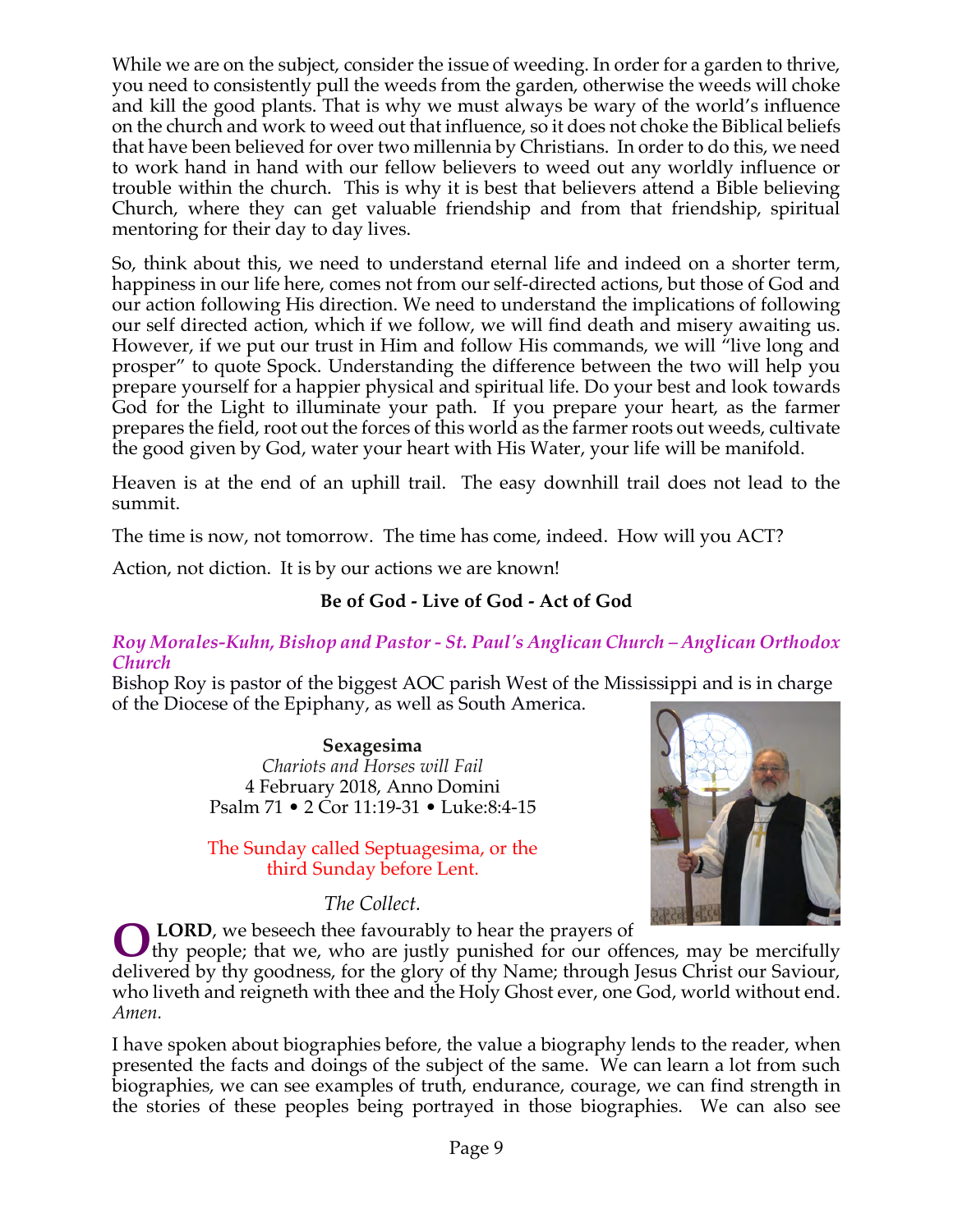mistakes, avoid pitfalls, steer clear of dangerous behavior or lifestyles that cause one such chaos and destruction.

Paul's second letter to the church at Corinth is an interesting example. Here in the eleventh chapter, he lays out the proper course to take when confronted with hardships and serious challenges related to your faith. Throughout his discourse in this chapter Paul continues to emphasize being humble. He is not boasting about his suffering, he is just relating it to what one must endure when they hold to the truth that the world finds repugnant.

It is interesting to see how the world reacts to those who stand for truth, who stay strong, hold the straight path, seek only to please the LORD. The reaction is the classic shame game. If you cannot destroy the person's belief system, you then must attack their person. The shame game is all about calling out a person of moral rigor as being "intolerant" or " juvenile" in their beliefs. "I have matured and no longer believe the way you do...I have grown up." "Surely you can't believe that this behavior will separate me from God?". Again and again, a believer is ridiculed and belittled for believing in the Truth of the Word of God. Why does this work? We don't want to seem odd. We don't want to be different. We don't want to be "anti-social". The truth is we are odd (a peculiar people), we are different (we are redeemed). We are anti-social, because we do not condone nor participate in the latest immoral, destructive activity and behavior that rocks Hollywood.

If our beliefs or behavior are the same as the world, what is the reason to call ourselves Christ followers. Because we are not His followers, if we do not stand up to the world and its broad path to destruction.

So, Paul is asking believers to be humble, to take into account that the world will never fully agree with us, it has a different ruler. (The prince of the power of the air). Let's look at what Matthew Henry wrote about this aspect of Paul's ministry. Our utmost diligence and services appear unworthy of notice when compared with his,[Paul] and our difficulties and trials scarcely can be perceived. It may well lead us to inquire whether or not we really are followers of Christ. Here we may study patience, courage, and firm trust in God. Here we may learn to think less of ourselves; and we should ever strictly keep to truth, as in God's presence; and should refer all to his glory, as the Father of our Lord Jesus Christ, who is blessed for evermore.

This is very much a work in progress. I think this is why a well written biography is so instructive. We see what an individual endured or learned from their life experiences, and in the case of a Christian biography, we can see how that can be applied to our own journey to God's Kingdom.

The apostle gives an account of his labours and sufferings; not out of pride or vain-glory, but to the honour of God, who enabled him to do and suffer so much for the cause of Christ; and shows wherein he excelled the false apostles, who tried to lessen his character and usefulness. It astonishes us to reflect on this account of his dangers, hardships, and sufferings, and to observe his patience, perseverance, diligence, cheerfulness, and usefulness, in the midst of all these trials. See what little reason we have to love the pomp and plenty of this world, when this blessed apostle felt so much hardship in it..

Beloved, we need to take heart. We have "a great cloud of witnesses" as described by the author of the book of Hebrews. They are there as a witness and a reminder of what we here on earth need to do in furthering the Kingdom of God. God has given us works to be done. Once we are redeemed, there is a course of action, based on our talents, that we should seek to fulfill.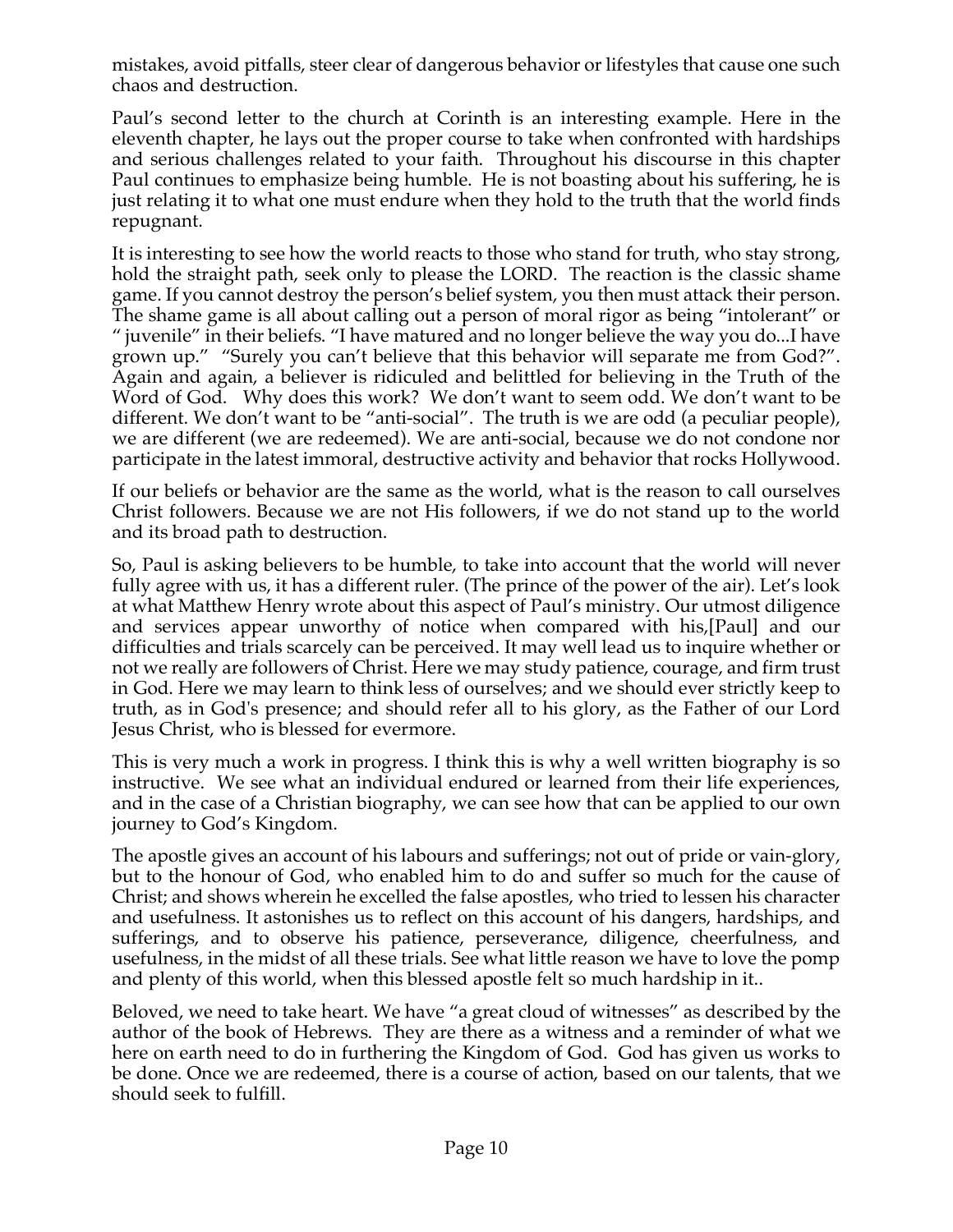As we reflect on the record Paul gave us in his letters to the various churches scattered across the Mediterranean area, we should also endeavor to do the same. We are not Paul, we do not have his credentials, we do not live in his particular time, but we do have a mission. Ours is to reach the world, by example, by teaching, by preaching, by sharing our faith with others.

Why don't we try to share the Gospel with others this week.

Let us pray:

**LMIGHTY** and everlasting God, who hatest nothing that Thou hast made, and dost **ALMIGHTY** and everlasting God, who hatest nothing that Thou hast made, and dost forgive the sins of all those who are penitent; Create and make in us new and contrite that the sins of all those who are penitent, Create an hearts, that we, worthily lamenting our sins and acknowledging our wretchedness, may obtain of Thee, the God of all mercy, perfect remission and forgiveness; through Jesus Christ our Lord. *Amen*.

**LMIGHTY** and everlasting God, who art always more ready to hear than we to pray, **ALMIGHTY** and everlasting God, who art always more ready to hear than we to pray, and art wont to give more than either we desire or deserve; Pour down upon us the show head of Theorem is the state of the state of Theorem abundance of Thy mercy; forgiving us those things whereof our conscience is afraid, and giving us those good things which we are not worthy to ask, but through the merits and mediation of Jesus Christ, Thy Son, our Lord. *Amen*.

**GOD**, whose nature and property is ever to have mercy and to forgive; Receive our **O** GOD, whose nature and property is ever to have mercy and to forgive; Receive our humble petitions; and though we be tied and bound with the chain of our sins, yet let the pitifulness of Thy great mercy loose us; for the honor of Jesus Christ, our Mediator and Advocate. *Amen*.

**HE** grace of our Lord Jesus Christ, and the love of God, and the fellowship of the **THE** grace of our Lord Jesus Christ, and the Holy Ghost, be with us all evermore. Amen.



# *Rev Bryan Dabney of Saint John's Sunday Sermon*

We are fortunate to have Bryan's Sunday Sermon. If you want people to come to The Truth, you have to speak the truth, espouse the truth and live

the truth. This is really a good piece and I commend it to your careful reading.

## **Sexagesima**

When one considers the Parable of the Sower as found in Luke 8:4-15 (also see St. Matthew 13:3-9,18-23), one cannot help but see four types of people described therein. Only one type is fruitful while the others are not. And being fruitful is what a true follower of Christ will be in his service. In our examination of the particulars of this parable let us, first of all, consider the sower himself. That



person is our Lord Jesus Christ through his initiation of the gospel. He gave such to the disciples who in turn communicated it to others. Those who received it, in turn, preached and taught the gospel of truth unto this day under the rubric of the Great Commission. The seed is the word of God. As the sower sows the seed it falls into different ground which are the hearts of men.

In the first instance, the seed fell by the wayside and was quickly taken away by the fowls.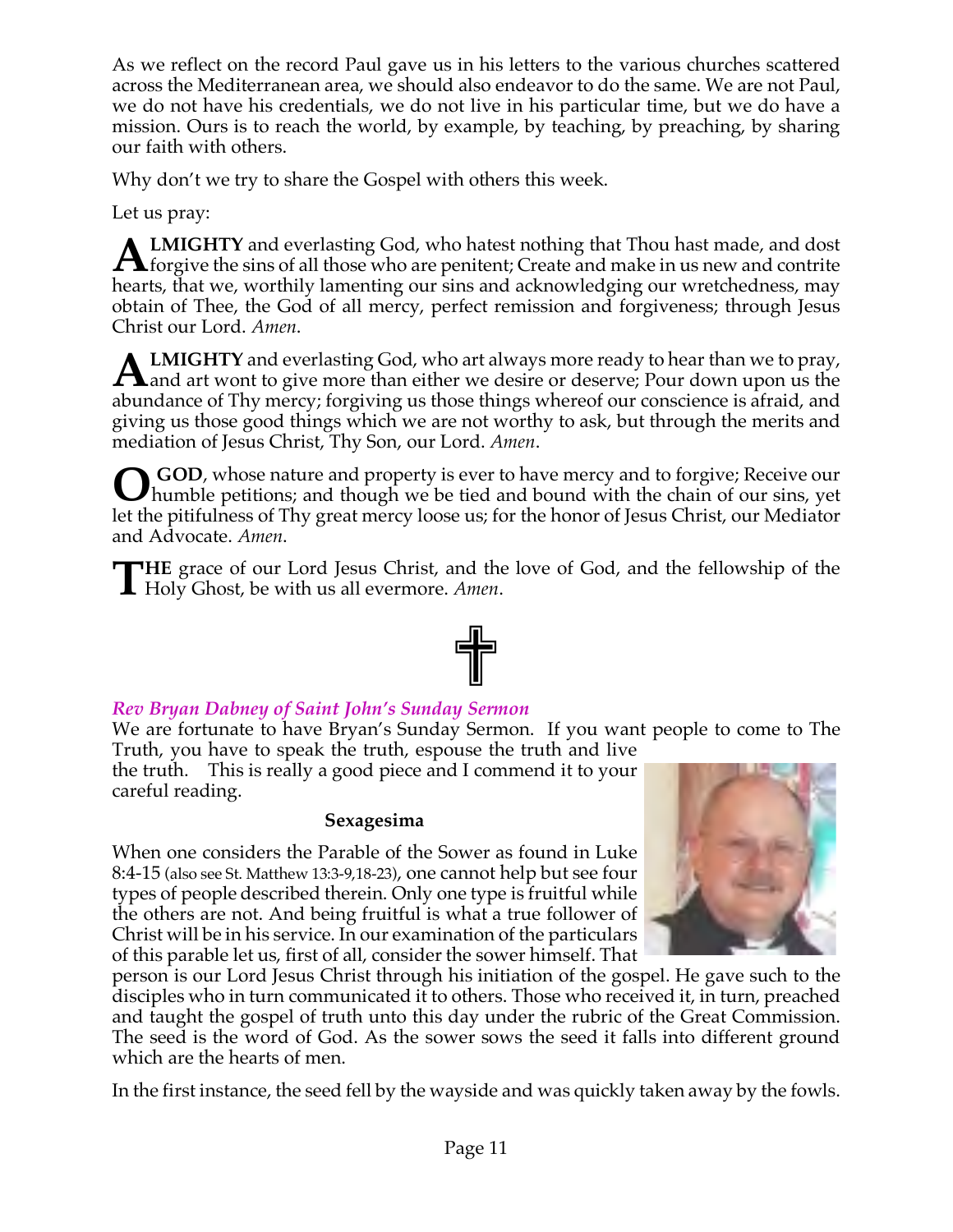As our Lord explained, the hearts of the people by the wayside are those who hear the word of God and do not understand it. At that moment, the devil comes and takes away the word of God from their hearts so that they will not believe and be saved. As St. Paul said in I Corinthians 2:14, But the natural man receiveth not the things of the Spirit of God: for they are foolishness unto him: neither can he know them, because they are spiritually discerned. And so, apart from the influence of the Holy Ghost, no person possesses the capacity to fully comprehend the meaning of God's word written. Thus, those by the wayside encompass the atheist, the agnostic and the inconsiderate of God.

The second seed sown in the stony places refers to those who at first receive the Word, but did not continue in it. They may have initially joined a church after having been exposed to the gospel; nevertheless, when persecutions, and tribulations appear, they will depart because they are not firmly rooted in the faith. Sadly, many Christians fall under this description. They are "so-to-speak Christians," "convenient Christians," or "Christians-in-name-only." They like the world and are ashamed of the gospel when it conflicts with their secular positions. They bear no fruit because they have no grounding in the word. And without that firm foundation in the truth of God's word written, they are swept away by every wind of doctrine, by the sleight of men and the cunning craftiness of our adversary the devil (Ephesians 4:14).

The third type of soil into which the seed of the word is sown is thorny ground. While the word is received in the hearts of such persons, and may even grow for a time; nevertheless, on account of the weeds and thorns which surround them, they are incapable of bearing fruit. Our Lord spoke of such persons as being consumed with the cares of this world and the deceitfulness of riches which choke the word... They languish in their tepid faith never producing any fruit. St. Paul Page7of 9

warned the Philippian church (3:18-19) about such persons when he wrote, For many walk of whom I have told you often and now tell you even weeping, that they are the enemies of the cross of Christ: whose end is destruction, whose God is their belly and whose glory is in their shame, who mind earthly things. And our Lord said in St. Matthew 6:24, Ye cannot serve God and mammon. St. Paul noted in first epistle to St. Timothy (6:9- 10) that, ...they that will be rich fall into temptation and a snare, and into many foolish and hurtful lusts, which drown men in destruction and perdition. For the love of money is the root of all evil: which while some coveted after, they have erred from the faith, and pierced themselves through with many sorrows. The weeds and thorns do not yield any edible product; but they deprive the wheat plants near them of the nutrients they might use to be productive. They are like the scribes and Pharisees of our Lord's day who, shut up the kingdom of heaven against men... neither go [they in and] neither [do they] suffer... them that are entering to go in (St. Matthew 23:13). They are thus obstructionists. They divert the would-be Christian from his duties via those things that will sap his strength and hinder his understanding of God's word.

The fourth and final type of soil into which the gospel of truth is sown is that good ground wherein the word of God is received and then bears fruit, some an hundredfold, some sixty, some thirty. These are the folks who heareth the word and understandeth it. Per our Lord's explanation of this parable, we have confirmation of the message: many are called but few are chosen (St. Matthew 20:16). Let that sink in for a moment. Only a fourth of the ground seeded was considered sufficient to bear fruit. So only those who receive the word of God, and possess a heart committed to God, can do the works of God. Charles H. Spurgeon once noted that, "If your life is unholy your heart is unchanged, and if your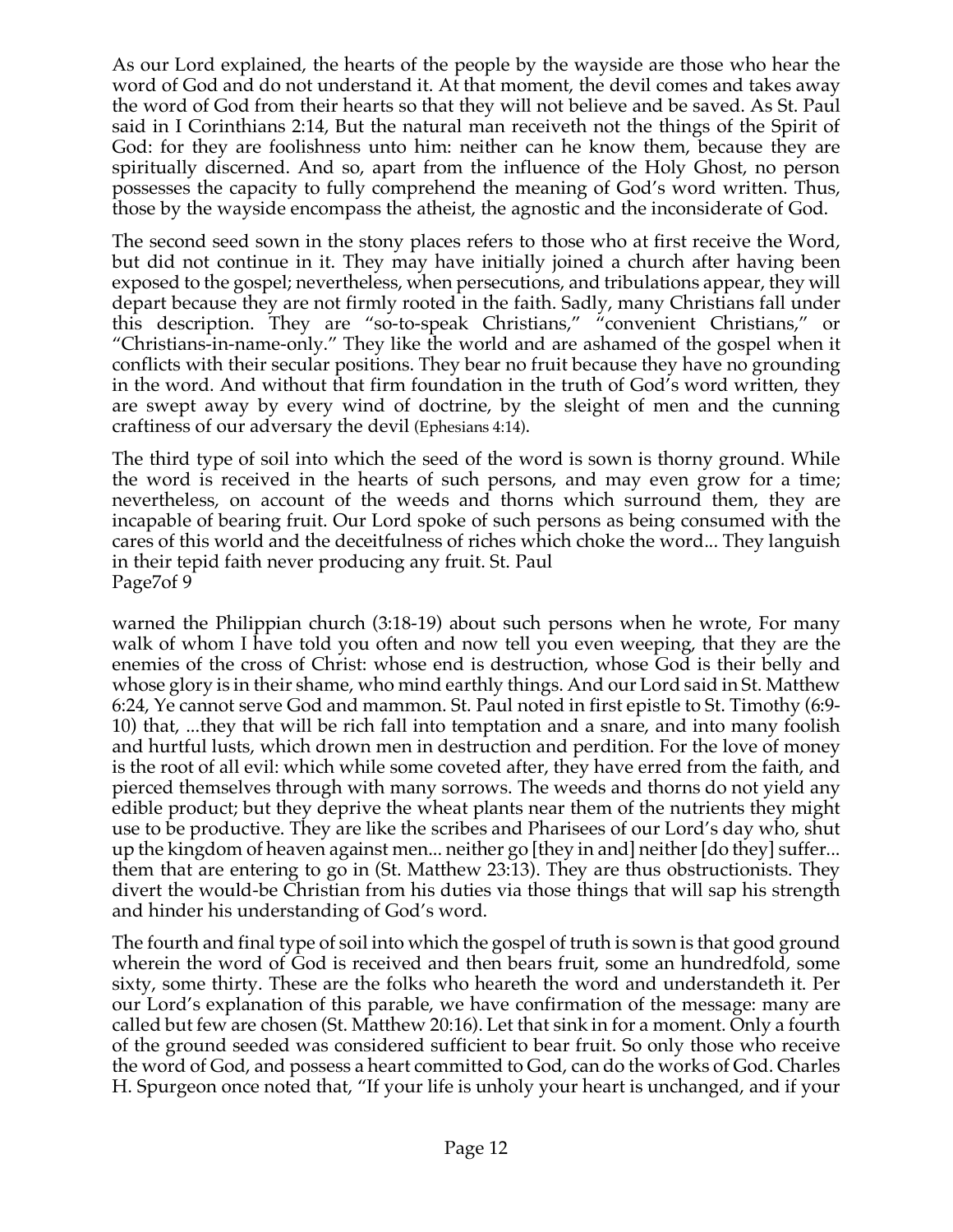heart is unchanged you are an unsaved person. If the Saviour has not sanctified you, renewed you, given you a hatred of sin and a love of holiness, he has done nothing in you of a saving character. The grace which does not make a man better than others is a worthless counterfeit. Christ saves his people, not in their sins, but from their sins."

Bearing fruit is then the mark of distinction between the good ground of a heart for God and that of the poor ground where he is denied, doubted or disregarded. And bearing fruit is our reasonable service to Christ. The cliche of "What would Jesus do?" is a common tee shirt slogan of our day amongst many Christians. But such ought to be replaced with a more appropriate biblical slogan:

"What should we be doing on behalf of Jesus?" Asking what our Lord would do in any current situation does not properly put the focus on what we ought to be doing in his service. Our Lord has already finished his great work of salvation, now it is our time to labor. The question should be directed to those who are expected to work. The only thing remaining for him to complete is the day of redemption for the regenerate and the day of judgment for the unregenerate. There is an old hymn which was written by Anna Coghill in 1860 entitled Work of the Night is Coming which sums up our duty as fruitful Christians.

> Work for the night is coming, work through the morning hours, work while the dew is sparkling, work mid springing flowers; work while the day grows brighter, under the glowing sun; work for the night is coming, when man's work is done.

Work for the night is coming, work through the sunny noon; fill brightest hours with labor, rest comes sure and soon; give every flying minute something to keep in store, work for the night is coming, when man works no more.

Work for the night is coming, under the sunset skies; while their bright tints are glowing, work for daylight flies; work till the last beam fadeth, fadeth to shine no more; work while the night is darkening, when man's work is o'er.

So, let us then prove our worth by bearing fruit in our Lord's service; for in so doing, we establish firmly the reality of our salvation in his saving blood. The Godhead has sown the seed of his word into our hearts, so let us then go forth and witness to others through our lives lived in his service, as well as through our words spoken on his behalf to others.

Let us pray,

**GRACIOUS** God, who hast given us thy gift of faith; make of us workers who need not be ashamed to stand in your presence at the last and give an account of our lives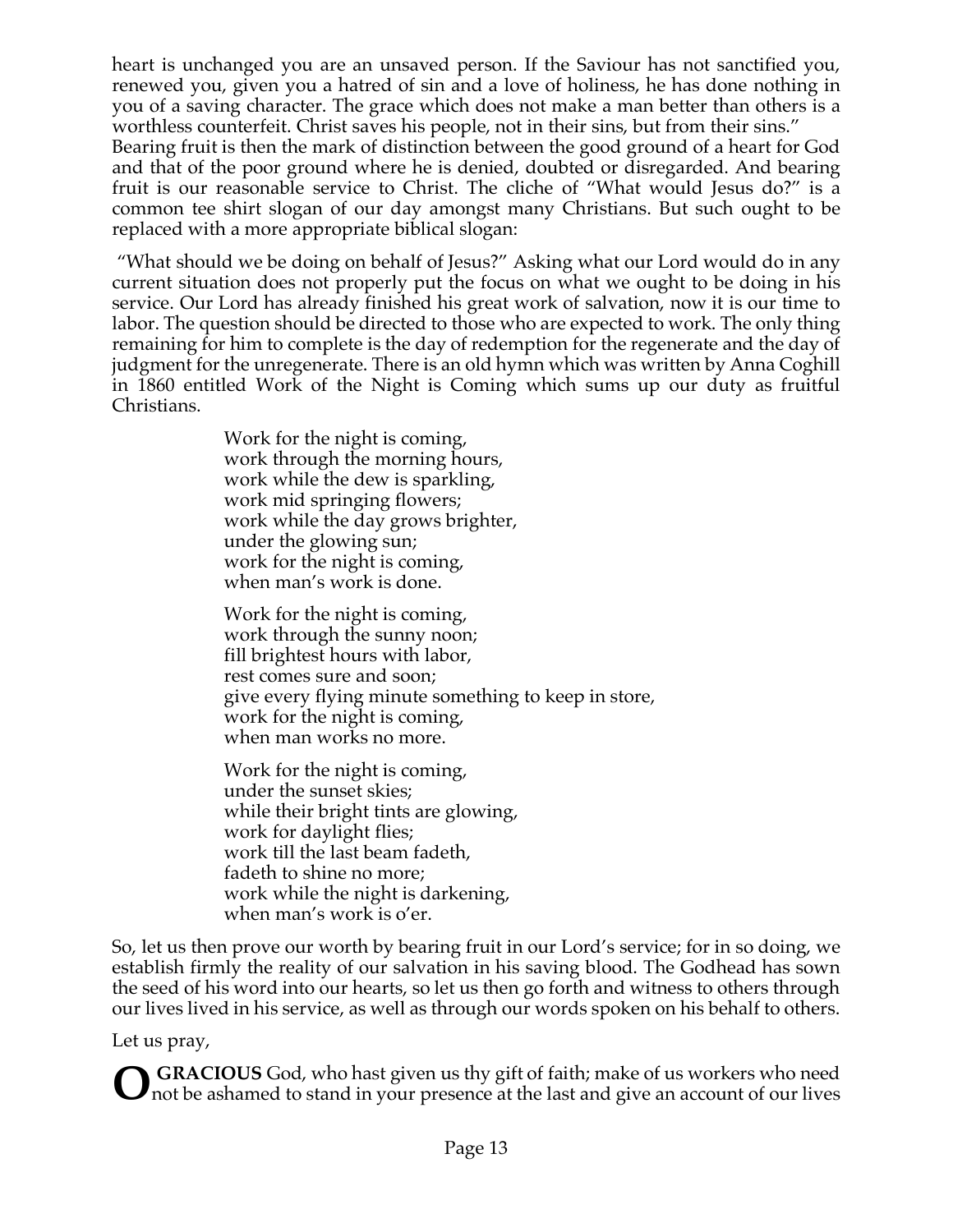in service to thee; for this we ask in the name of him who sowed the seed of thy word into our hearts, even Jesus Christ our Lord. *Amen*.

Have a blessed week, Bryan+

#### *People in our Prayers* - http://faithfulcenturionprayerteam.blogspot.com/ **Why? Prayer is an extremely important activity.**

It is not that God knows not our needs, for He surely does. Yet, Jesus commanded us to ask God for those same needs. In addition to the obvious of asking God for help, offering thanksgiving and the like, prayer helps us focus our thoughts on how we might do God's work.

The Prayer Team of the Anglican Orthodox Church was established to help our members and fellow Christians pray for those in need and to give thanks as well for the blessings we have been granted.

#### **Who can be on the list? Do I have to be a member of the Anglican Orthodox Church to be prayed for?**

No! The only qualification to be on the list is that you want our prayer team to pray for you. We are Christians and are happy to pray for you, no matter who you are. If you want help from God, you are our kind of people.

#### **What is the commitment from the prayer team?**

Each member of the team will pray for the desired outcome at last once per day.

#### **How do I get myself or someone else on the prayer list?**

You can email one of the prayer team leaders: Jack - jack@faithfulcenturion.org or Dru dru@ faithfulcenturion.org, or call the office at (619) 659-3608 or fill out a prayer card at your church.

#### **What should I ask for?**

Depends on what you want. Some people merely want God to be asked to heal their ills and be mentioned by their first name, others want a specific outcome and / or have more of their personal information known to the team. Ask for what you want. It is your desire and need for prayer the team is attempting to meet. For typical examples, see the list below.

#### **Updating the Team**

If you are on our prayer list, or if you have submitted a person that you have asked us to pray for, please update one of the team members or Hap in person, by telephone or email. It helps to be able to pray specifically for these individuals including their specific needs; plus if they get better, it is our happy duty to give thanks!

Please note that on the yellow (maybe green or orange if you get an old one) cards at church, you can ask that those to be prayed for have their names disseminated to the prayer team. Those names will be said in church and appear here. Or, you can ask that their names and purpose be kept confidential, then only Hap will know to pray for them.

*Prayer List Notice – If you have someone on the prayer list and their needs have changed, please let us know. We'd like to update our prayers to reflect the need and most important to give thanks!*

## *Immediate Prayer Please*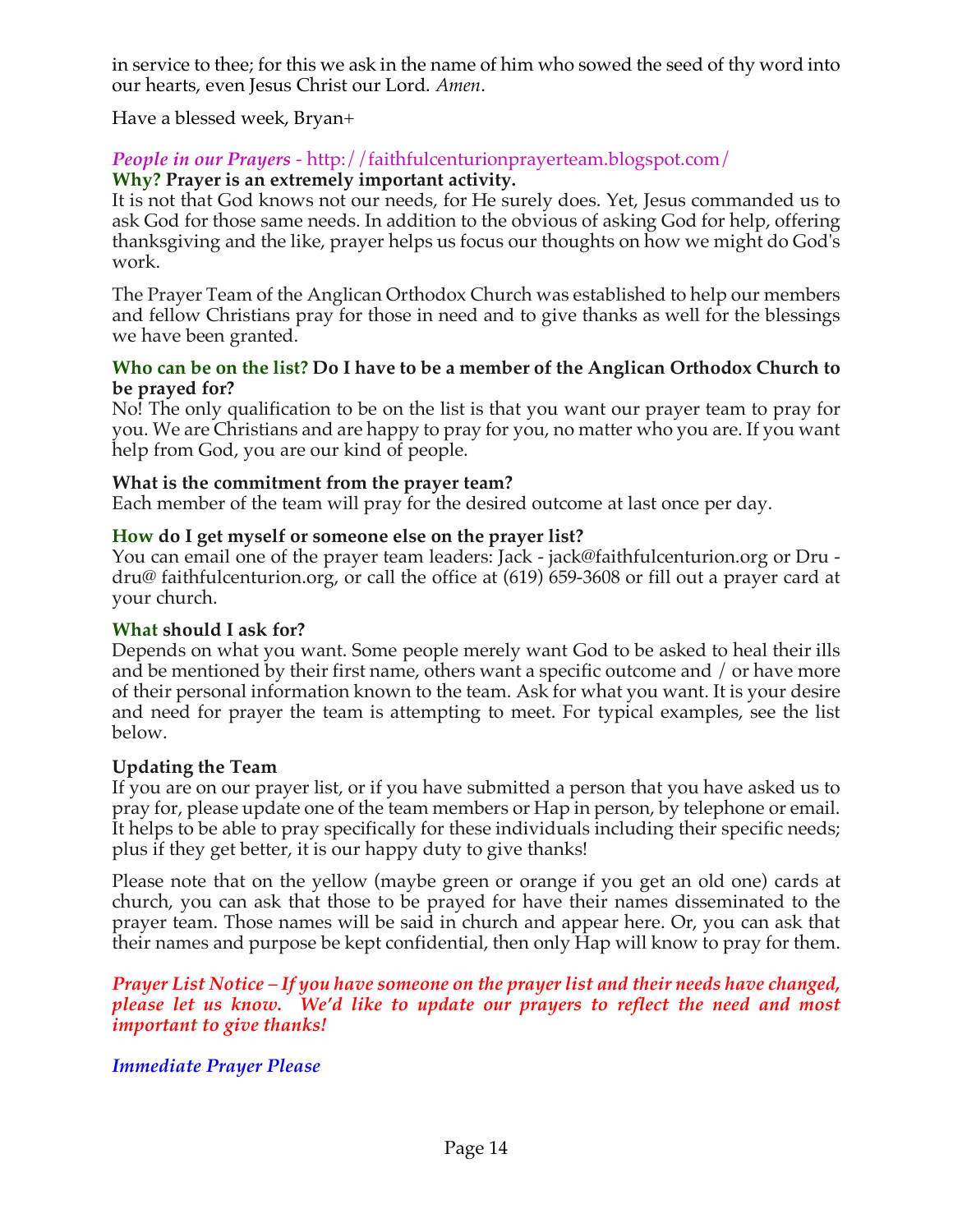- *Herb McCormick (86)* is nearing the end of his time here on earth. His faith is great, his will still strong. Please pray for a safe passing to home for him. Pray for comfort and strength for his family, in particular his stepdaughters Jieun and Sungeun.
- *Evelyn*, an 88 year young woman recently experienced a TIA affecting her sight, speech and walking. Please pray for God to guide those treating her and for her to let God carry her worry.
- *Tricia* broke her left arm and it seems to be healing slowly. Please pray God will enter in to her, help her to immobilize her arm and knit the bones together so that she will not require surgery. She would appreciate your prayers for healing and patience.
- *Chelsea Brown* has need of God's strength and guidance for her, her daughter Lauren and those around her. Her life has been in turmoil for the past two years. Chelsea was in an accident which left her without the use of her right arm for almost two years, though after two surgeries it is back, her daughter has had three sets of lung blood clots, dropped out of college and lost her job and car due to another accident. Things are very bad for them, they need housing as they are about to be evicted from their current apartment. Please pray that God will give them the direction and strength they need and that the government officials in Raleigh will see clear to provide housing.
- *Dakota* had to be life flighted from Enterprise to Birmingham, Alabama. He is having seizures. Please pray for peace of mind and soul for Dakota and his family and for inspiration and understanding for the medical team treating him that they might find a solution to the seizures.
- *Ron Cole Klages* is a patriotic former Marine who has debilitating blood clots pursuant to cancerous growths on his liver and unknown other places. His doctors will inform of clinical findings on Monday for further treatment. Please pray for the medical team treating Ron that they might pay attention, do their very best and be open to God's guidance.
- *Jill* was on life support; her family members traveled a great distance to see her and returned home safely. Jill's condition improved to critical, but needs your prayers to continue her recovery.
- *Samson Hendrik* has prostate cancer and his kidneys are not working. Pray our Lord Jesus Christ will be close to him and his family of friends during this illness.

#### *Birthday*

*Dru Arnold* celebrated her 63rd birthday on 2 February 2018; she saw her shadow, thus six more weeks of winter. But, in Southern California, that is not so bad.

#### *Travel*

- *Tricia* is traveling the British Virgin Islands for work. Pray she has a safe travels and a productive time there.
- *Skyler* is in the British Virgin Islands for work. Pray he has a safe and productive time there. Pray also for air conditioning to continue so he can sleep.

## *Departed*

*Jerry Chester* passed away on 14 January 2018, surrounded by her family. Please give thanks for her time here on earth and pray for peace of mind and soul, as well as guidance, for family who of necessity remain behind.

## *Move*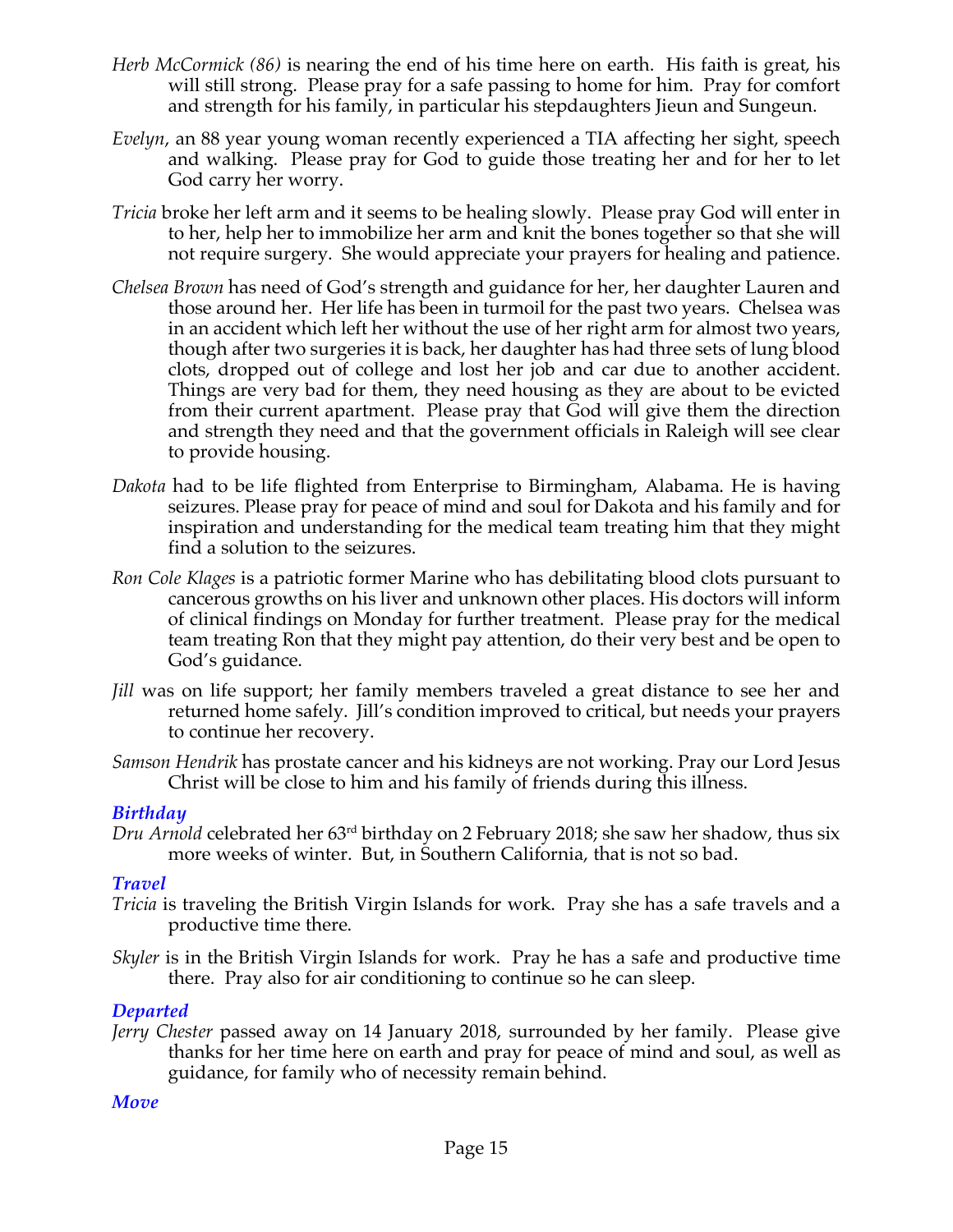*The Thomas Family* are now in Virginia on what was to be a headquarters tour. Pray for peace of mind for Kurt and for Mary and the kids.

*In need of a miracle or understanding of God's Plan*

- *Doug Lambert* has been battling sepsis of unknown origin. For twelve weeks they have not been able to find the source of the problem. He is very weak and concerned that no one can find the reason for the infection. He asks that you pray for the medical team treating him to do their best, to be open to God's guidance and for him to keep his trust in the Lord and not worry.
- *Neal* has heart problems and is very weak, he also has COPD, kidney problems, his potassium is too high, he came back from the point of death. He is now home and permanently on oxygen. He is doing well, for that he and his family are grateful and ask your thanksgiving prayers. More importantly, please pray Neal will accept salvation through our Lord and Savior.
- *Paul* is in hospice and ready to meet His Lord. Please pray for Paul as he prepares to go home to be with his family who have gone before him. Pray for the faith of his family to build and the transition to be good.
- *Dot* is an elderly woman with liver cancer. Please pray for Dot as she prepares to go home to be with her family who have gone before her. Pray for the faith of her family to build and the transition to be good.
- *Mrs. Tiffany (90)* has chosen to refuse extraordinary care as it will not gain much earthly time. The Tiffanys have been together for a long, long, long time. Pray for Mrs. Tiffany and her husband as together they begin this Journey to be with their Lord.
- *Saundra* is in ICU with congestive heart failure after a heart operation. She is aged and frail. Saundra is near the end of her time here on earth. Please pray for comfort, understanding, strength and guidance for Saundra and her family who will of necessity remain behind. Pray for the love of God to stay foremost in their hearts.
- *Polly* is in hospice care with dementia and spinal stenosis. Please pray for her as she prepares to go home to be with her family who have gone before her. Pray for the faith of her family to build and the transition to be good.
- *Ron* had a Heart Attack, at the hospital he found out he also has Kidney Cancer. He is a man of faith and is in need of prayer for his health and that the Lord will provide strength for his family.
- *Kathy Cox Merritt* has been receiving Chemo and 12 November 2016, had bowel resection surgery and was given a very bad prognosis. Kathy just retired as an RN in Orthopedics at a local hospital; sometimes a little medical knowledge can be dangerous to the patient but she remains positive. Please pray for Kathy's healing and peace and comfort for her and her family, both spiritually and physical
- *Krysti* is off life support and able to talk, please give thanks for the good news. She is still unable to feel her legs. When that comes back she will go to a rehabilitation facility. Krysti has used drugs, has high blood pressure, is diabetic and has organ failure. Her families are with her and will appreciate your prayers.
- *Pat* has metastatic osteosarcoma; there is little that can be done. Please pray for a miraculous remission; that Pat's remaining time here on earth might be good. Help Pat and family put their trust in the Lord and let Him carry their sadness, fear, worry and terror.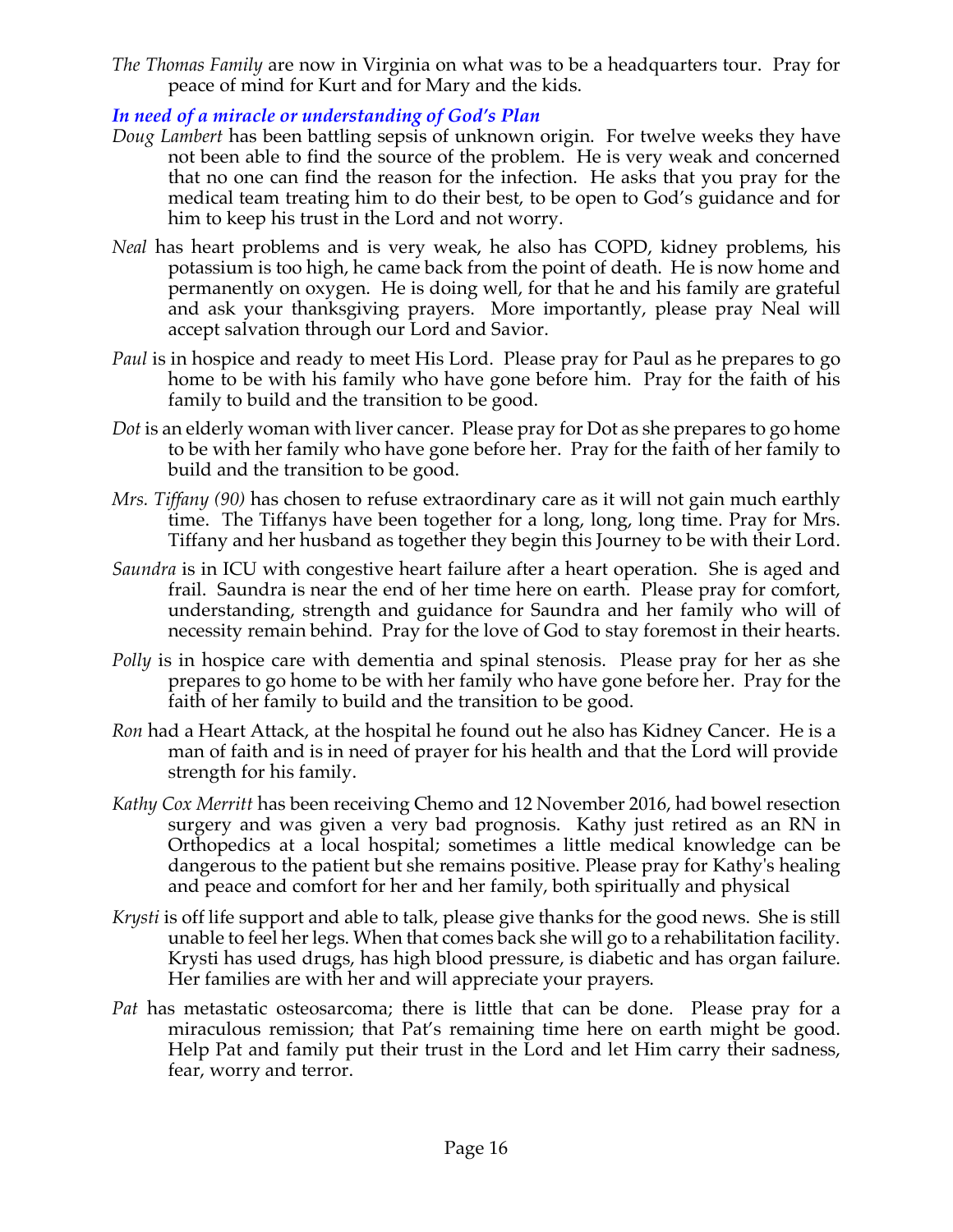- *Amy* has been diagnosed with metastatic melanoma and has cancer all over her body, and in one of her kidneys which are no longer functioning. Amy and her family have asked for prayer to stop the growth and to aid the family financially with the medical bills. At present she has to have surgery every two months to place stents. Pray Jesus will be close to all.
- *Gemma Dillinger* has been treating for breast cancer for over a year now, after surgeries, radiation and chemotherapy, she is reaching the limit of her tolerance with no end in sight. Please pray for her to gain strength and ground on the cancer. Help her to continue with her faith in our Lord, she is not afraid to go home, but wants to make sure it is time. Pray she will be encouraged to not give up until it is her time to go and that her time here on earth with her family will be good.
- *Janet* has had a blood borne cancer for several years. Her faith in the Lord is great and she is ready to be with Him. Pray she will be encouraged to not give up until it is her time to go.
- *Holly* has had Colon Cancer, Breast Cancer and now it is in her spine. Please pray for guidance for the medical personnel treating Holly, for a miraculous remission; that Holly's remaining time here on earth might be good. Help Holly and her family put their trust in the Lord and let Him carry their sadness, fear, worry and terror. Pray for strength and courage for Holly.
- *Tim* was on a kidney transplant list and started dialysis and was taken off the transplant list for a heart problem that required stents, while putting in stents a leaking valve was found. A port was put in and something happened and it has to be redone. In several days he will have a valve replaced, after heart surgery and recover he will go back on the transplant list. Please remember him in prayer in the days and weeks ahead. Pray he will put his worry on God's shoulders so he might be at peace and rest. Pray for those treating him that they might pay attention and do their best.
- *Marilyn* has been diagnosed with non-operable pancreatic cancer. Please pray for a miraculous remission; that Marilyn's remaining time here on earth might be good. Help Marilyn and her family put their trust in the Lord and let Him carry their sadness, fear, worry and terror.
- *June* found she has a recurrence of colon cancer, which is now Stage Four, that is it has spread. Please pray for a miraculous remission; that June's remaining time here hon earth might be good. Help June and her family put their trust in the Lord and let Him carry their sadness, fear, worry and terror.
- *Leon McKay* suffered a stroke a few weeks back that has left him unable to speak and while undergoing evaluation the doctors also found he has a very aggressive cancer. Please pray for a miraculous remission; that Leon's remaining time here on earth might be good. Help Leon and his family put their trust in the Lord and let Him carry their worry.
- *Rev. Thomas Brooks* is not improving and being kept alive by artificial machines. Please pray for a miraculous recovery and if that not be God's Will, a rapid passing to home. Help Thomas' family put their trust in the Lord and let Him carry their worry.
- *Ronnie* has kidney cancer that has spread and the surgeons are very concerned. Please pray the medical team to formulate a successful treatment plan and for a miraculous remission; that Ronnie's remaining time here on earth might be good. Help Ronnie and family put their trust in the Lord and let Him carry their worry.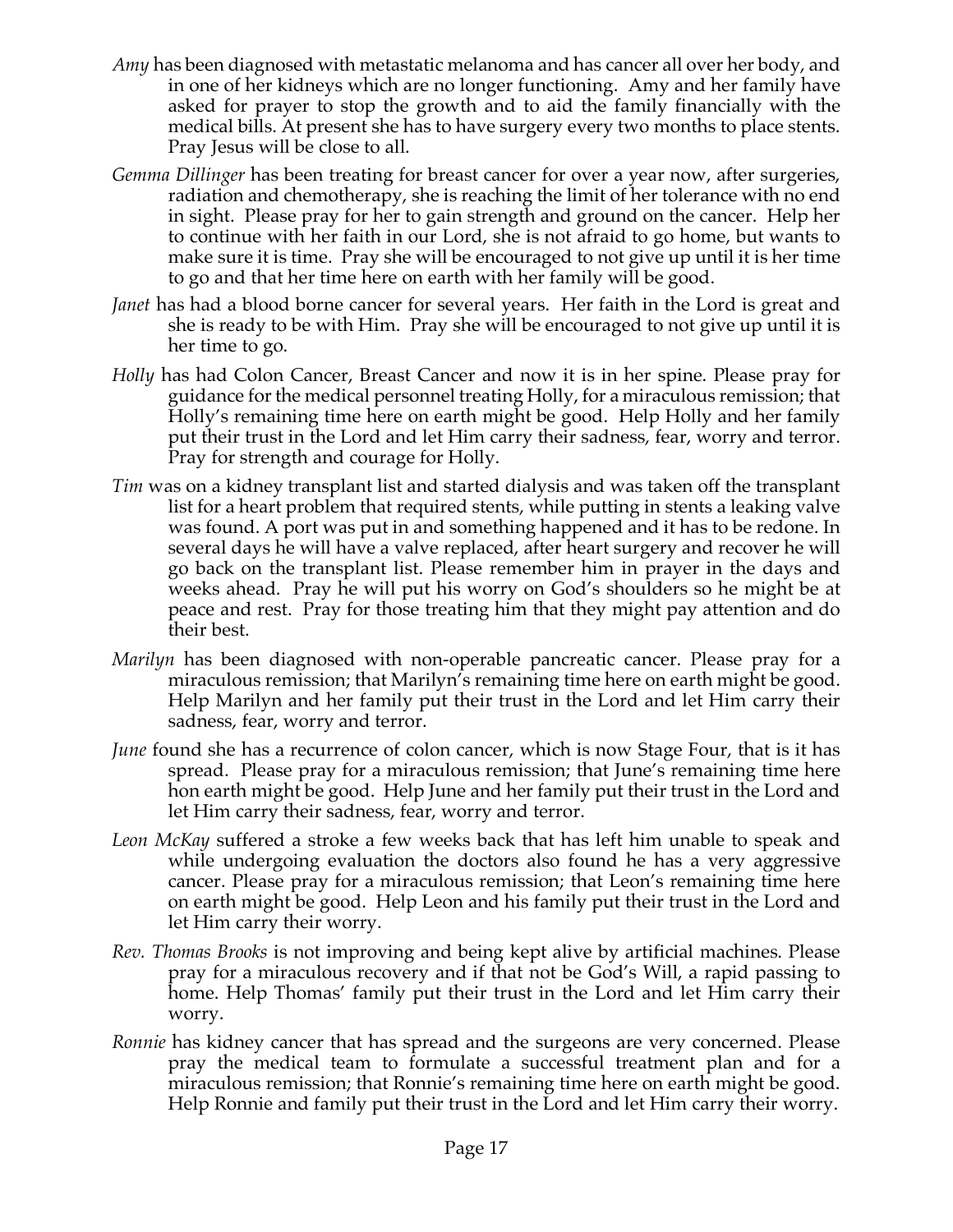- *Levi* was cancer free for 4 years and just discovered he has kidney cancer. Levi has a great deal of faith and said whether he is healed or God takes him home he will be fine. Please pray for the medical team to pay attention and to their best and for a good outcome. Pray also that Levi and family will be able to put their worry on God's shoulders. In particular, please pray for pain relief; Levi is 22 years old.
- *Ray Daley* is a member of the Royal Canadian Legion and served his country during the Korean War era. Ray is taking chemotherapy treatments for cancer. Meanwhile his son Trevor is in the hospital in a coma and seems to have lost the will to live.
- *Pat* has been under treatment for colon cancer for some time. He has had major complications the last few days and your prayers will be appreciated by family and friends.
- *Dorothy* had pneumonia, on checking her lungs they found tumors which permeated the lung area. Further investigation found a primary site in the colon, with the lung being secondary. It would appear there is no viable treatment at this time. Please pray for a miraculous remission; that her remaining time here on earth might be good. Help Dorothy and her family put their trust in the Lord and let Him carry their worry.
- *Becky* has fourth stage metastasized lung cancer and is not doing well with chemotherapy treatments. Please pray for Becky and her husband as they are together during this difficult time in their lives.
- *Jane* has fourth stage cancer and is not doing well. Please pray for Jane and her family as they are together during this difficult time in their lives.
- *Colleen* has been battling pancreatic cancer over the last year and it has now spread to one of her lungs. Please keep her and her family in your prayers.
- *Christine* has cancer of the colon, which spread to her liver; she is receiving chemotherapy and is having difficulty eating. Please pray for the medical team treating her to pay attention and do their very best; pray also for confidence in our Lord for Christine and her family.

#### *Homebound or Infirm*

- *Sarah* had to move to an Assisted Living Home and has found the adjustment very difficult. Please pray she will come to terms with the situation and that her Lord Jesus will be close to her. She recently lost 30 pounds and her eyesight is deteriorating. Pray her appetite will improve and her eyesight will return to normal. Most of all, please pray our Lord Jesus Christ will be close to her at this difficult time.
- *Larry H* has general weakness as the result of extreme fatigue. Larry is now up and about, walking without assistance. The depression is still a part of his life. Due to several chronic illnesses, he will never be able to live on his own. On the other hand, he has been transferred to a facility near his former home so he will be nearer his friends. Larry has difficulty with the lack of what he considers fairness in the Word. Please pray for help for Larry to put his trust in the Lord, relax and build strength and give Pastor Roy guidance on helping him.
- *Laurel Bessessen* (95) has begun to lose her mental abilities to recall people, places and things around her. Her family is no longer able to care for her at home and she is in a skilled care facility. She is the last of that family's generation. Please pray for the mental degradation to stop or for her to leave for home. Pray for her family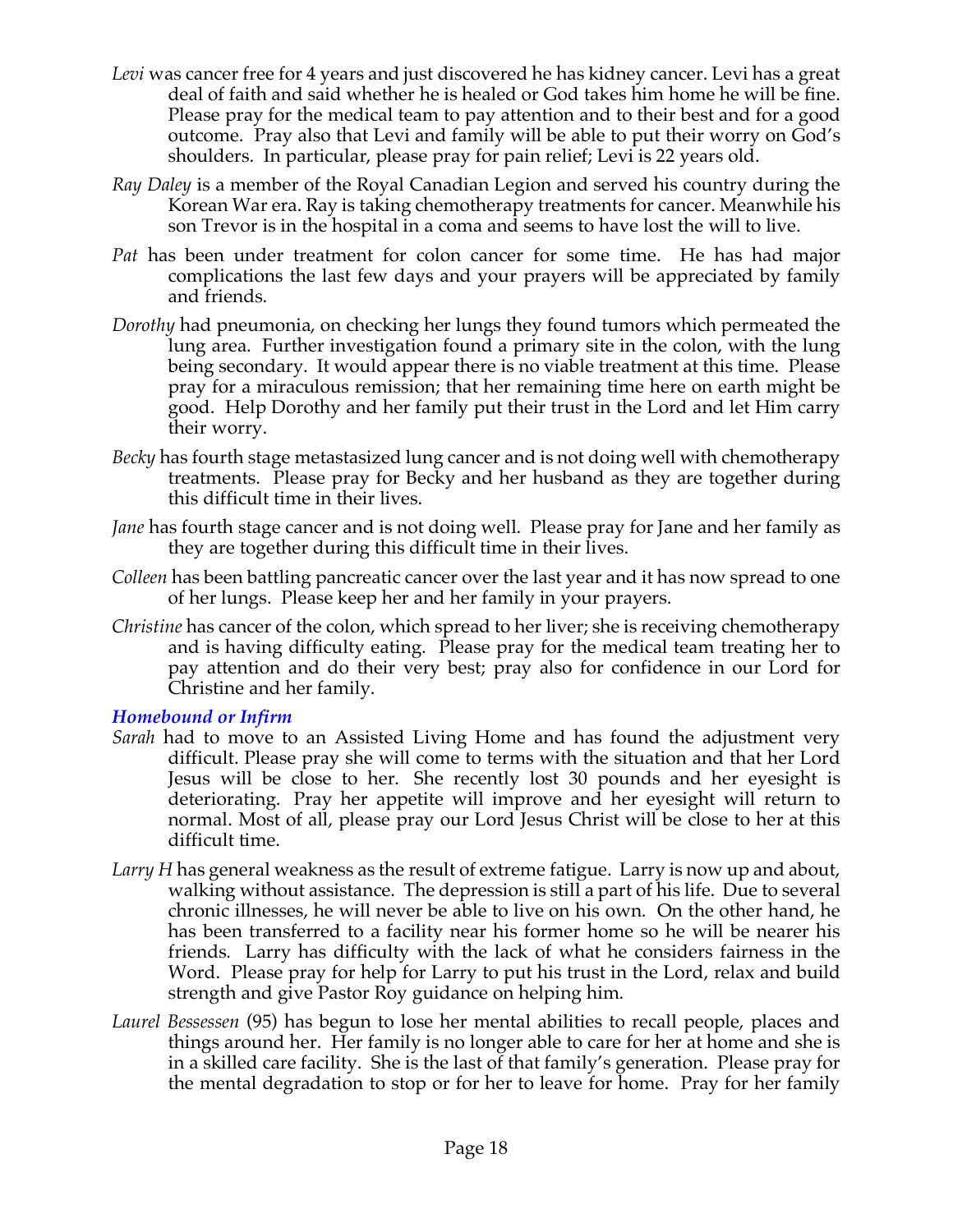who do their best to care for her, visiting every day; for her children Cookie, John and Bill, as well as the other members of the family.

*Judith Clingwall* is afflicted with Multiple Sclerosis (MS). She is currently in Laurel Place, an extended care facility in Surrey, British Columbia. Please pray for remission of the disease so she might return home to her family. Pray also for strength for her husband Martin as he deals with all the problems and stress of Judith's situation.

*John* has Alzheimer's pray he will call on God to help him as he deals with this.

- *Steve,* brother in law of Paul Martin, appears to have early onset dementia. Steve had teenage children and is very concerned for them. Please pray for the disease to stall or abate and for peace of mind for Steve and his family.
- *James* is on oxygen all the time, this is bothersome to him and terrifying as well. Please pray for James to put his worry, his bother and his terror on the Lord. Pray for strength and guidance for James and his family. They suggest this verse, I am thine, save me, for I have sought thy precepts.
- *Joan* has had serious medical problems that have kept her confined. Please pray her health will remain stable.
- *Norma, Sara's* mother is in a state of deteriorating health, both physically and mentally, with both dementia and Alzheimer's She is slowly drifting away, though she still recognizes Sara and prayer gives her a sense of peace. Please pray for both Sara and her mother to put their cares and worries on God's shoulders so they can deal with the many problems involved.

#### *Surgery*

- *Maria Carla* is going to the hospital for corrective surgery. Pray our Lord Jesus Christ will be close to her as she has this operation. Pray for her father who will be taking her a long distance for the operation.
- *Marcia* has had a biopsy of a mass in her breast which indicated a tumor that must be removed. Pray the surgical team will be open to guidance, pay close attention and do their very be Pray for peace of mind and trust in God for Marcia and her family.
- *Edware* is having his fourth back surgery (in the last four years) Please pray for the medical team to pay attention and to their best and for a good outcome. Pray also that Edware and his family will be able to put their worry on God's shoulders.
- *Jeff* has been undergoing surgery, chemo and radiation since October for pancreatitis and Pancreatic cancer. Please pray for the medical team to pay attention and to their best and for a good outcome. Pray also that Jeff, his wife and family will be able to put their worry on God's shoulders.
- *Albert* had a pacemaker installed recently. He will require surgery soon for a leaking heart valve and has just been told he has esophageal cancer. Pray he will turn to God and come to know Him on a more personal basis as the days go by.
- *Mario* has early-diagnosed prostate cancer and had surgery. Pray for complete remission and that Mario and his family will be able to put their worry on God's shoulders.
- *Eddie* has upcoming bladder surgery. Please pray for the surgical team to pay attention and to their best and for a good outcome. Pray also that Eddie and family will be able to put their worry on God's shoulders.

*Testing and Treatment*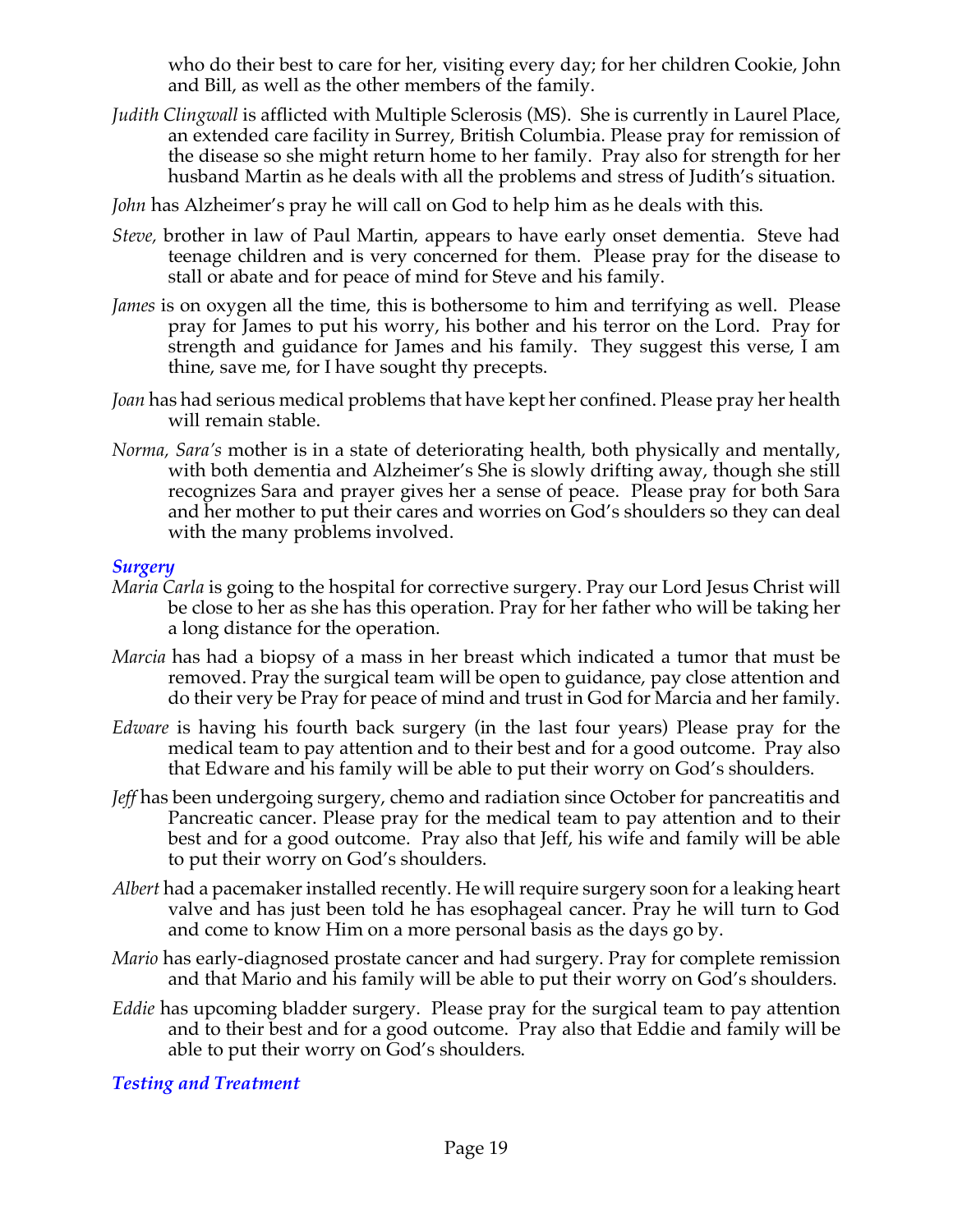- *Dru Arnold* has a ruptured tendon in her left ankle. She asks that she be guided to the right treatment and the medical team treating her will be open to God's guidance, pay attention and do their very best.
- *April and her husband* ask you prayers for the Lord to guide them and lead them both to the correct medical care; and that the family may receive comfort in the process.
- *Michael Moriarty* has been diagnosed with upper duodenal cancer which is the upper section of the small intestine. It is fairly rare and they have not decided how to treat him. Pray with Michael, his family and friends that the medical insurance people will fulfill their obligations and the physicians treating him will be guided in their assessment and treatment plan, for a full and speedy recovery to good health and for continued trust in the Lord for Michael, his family and friends in this worrisome time.
- *Chloe Mayo*, granddaughter of Justice Roy and Kayla Moore, good friends of Bishop Jerry, suffered a serious kidney attack possibly resulting from strep. Pray her family and friends the physicians treating her will be guided in their assessment and treatment plan, for a full and speedy recovery to good health and for continued trust in the Lord for Chloe, her family and friends in this worrisome time.
- *Josh* has two little children and just discovered he has a rare form of Cancer. Please keep him and his family in your prayers in the days ahead.
- *Ross* an elderly gentleman has been diagnosed with Leukemia. Ross has had good health until now, your prayers at this time will be appreciated by his family and friends.
- *Carman* was just diagnosed with breast cancer. Pray for her family as they continue to help her get the proper care. Pray with Carman, her family and friends that the physicians treating her will be guided in their assessment and treatment plan, for a full and speedy recovery to good health and for continued trust in the Lord for Carman, her family and friends in this worrisome time.
- *Kathie Lynn Holter* sister of Rev Phil Ternahan, was just diagnosed with Stage Four lung cancer (never smoked) which spread to the brain. She was operated on 26 June 2016. Please pray with Kathie, her family and friends that the physicians treating her will be guided in their assessment and treatment plan, for a full and speedy recovery to good health and for continued trust in the Lord for Kathie, her family and friends in this worrisome time.
- *Tina* just found out she has cancer on her left kidney. Please pray for guidance for the people treating her and for trust in our Lord for Tina and her family.
- *Martha* is now home after testing and she does not have cancer, but she does have bad kidneys and is adjusting and getting ideas to work with that. Please pray for guidance for the people treating her and for trust in our Lord for her.
- *Spencer* has been diagnosed with Autism. Please pray for guidance for the people treating him and for trust in our Lord for him and his mother Lorna.
- *Michael* has cancer of the blood and is starting chemotherapy. Please pray for the physicians treating him to be guided in their assessment and treatment plan, for a full and speedy recovery to good health and for trust in the Lord for Michael.
- *Clay* has a large gallstone; he is in poor health and not currently a surgical candidate. Please pray for the physicians treating him to be guided in their assessment and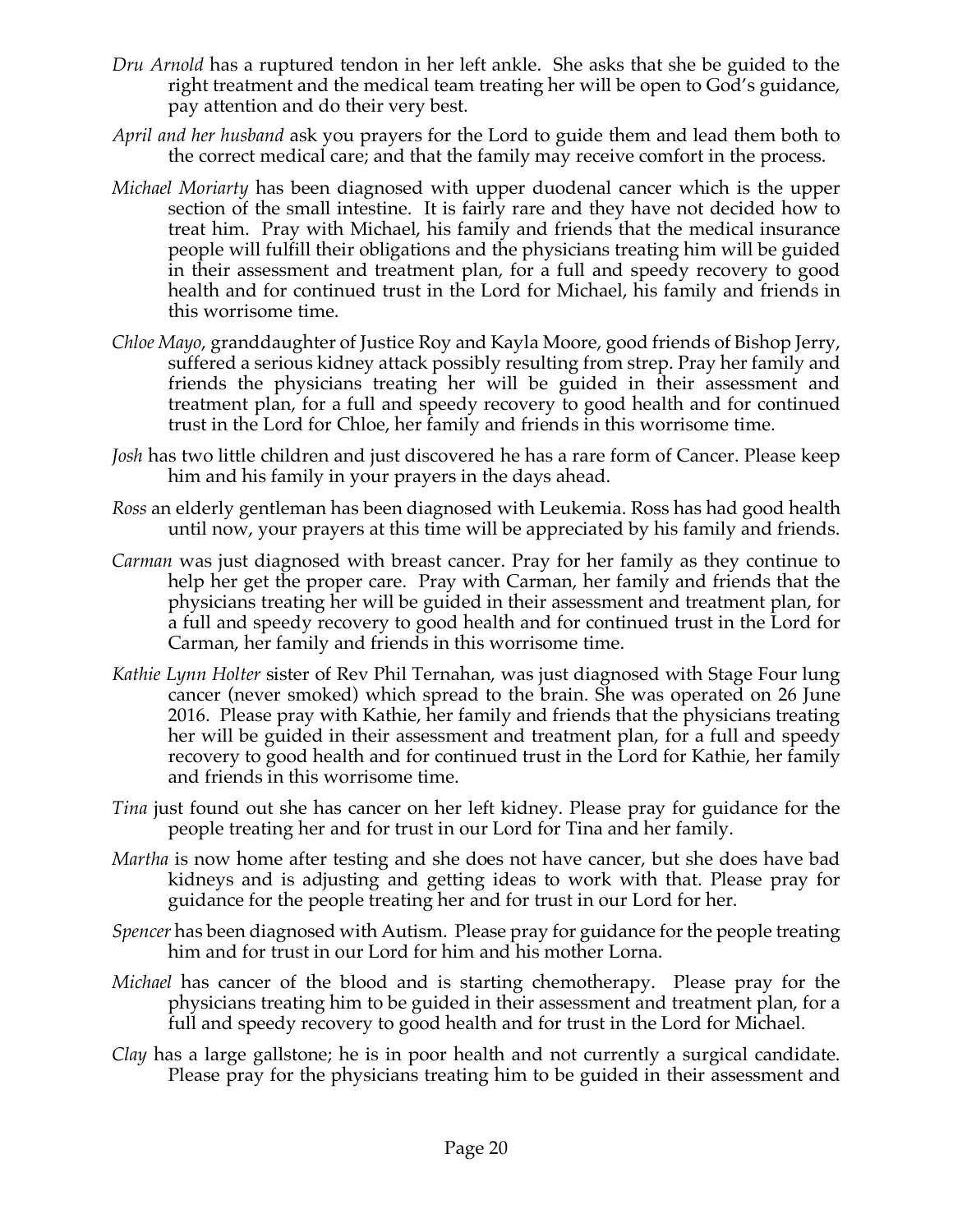treatment plan, for a full and speedy recovery to good health and for trust in the Lord for Clay.

- *Jim Sevier* has been in the hospital for heart related troubles. Please pray with Jim and his family the physicians treating him will be guided in their assessment and treatment plan, for a full and speedy recovery to good health and for trust in the Lord for Jim and his family in this worrisome time.
- *Claude* has been falling and he does not know why. Pray doctors will discover what the problem is and he can continue without any more difficulties.
- *Gretchen* has been diagnosed with severe osteoporosis and is now being treated with exercise, nutrition and vitamins. Please pray with Gretchen and her family the physicians treating her will be guided in their assessment and treatment plan, for a full and speedy recovery to good health and for trust in the Lord for Gretchen and her family in this worrisome time.
- *Pete* has not been well and is back in the hospital with another stroke. Please pray for the physicians treating him to be guided in their assessment and treatment plan, for a full and speedy recovery to good health and for trust in the Lord for Pete and his family in this worrisome time.
- *Mary Lee* has bleeding into her stomach and they cannot find the sources. Mary Lee is in CCU and her husband *Maurice* is not eating until she returns home for is so upset. Please pray for the physicians treating her to be guided in their assessment and treatment plan, for a full and speedy recovery to good health and for trust in the Lord for her, Maurice, as well as the rest of the family in this worrisome time.
- *Glenn Porter, MAJ USMC Retired,* has Interstitial Pulmonary Fibrosis, which causes him to be unable to get enough oxygen into his system without supplemental oxygen all the time. The only real treatment is a lung transplant, without a transplant he has between two to five years here on earth. Please pray for him to continue in his faith and for a set of lungs to become available.
- *Pat* has an aneurism of the brain, pray she will make the right decision on how to treat this problem and it will be healed.
- *Dan* is very sick with cancer and is starting an experimental treatment. This treatment will take Dan away from their family business and put even more stress on him and his family. Please pray for Dan's wife who is meeting with Steve who plans to keep the family business going while Dan is ill. Pray for Steve as he has many new responsibilities.
- *Timothy* has brain cancer. He had surgery and is waiting for the pathology report to find out what kind of chemo he will need. Please pray for continued guidance for the medical team treating Timothy and patience and trust in God for Timothy and his family. Pray also for a full recovery for Timothy.
- *Helen* was admitted from her doctor's office 15 July 2015, as the result of a blood test, to the University of Pennsylvania Hospital with an extremely high white blood count. She and her husband are very active in the ministry of their church and are asking for believers to pray for them and their family, as they are facing very serious problems in the days to come. Please pray for guidance for the medical team and patience and trust in God for Helen and her family. Pray also for a full recovery for her.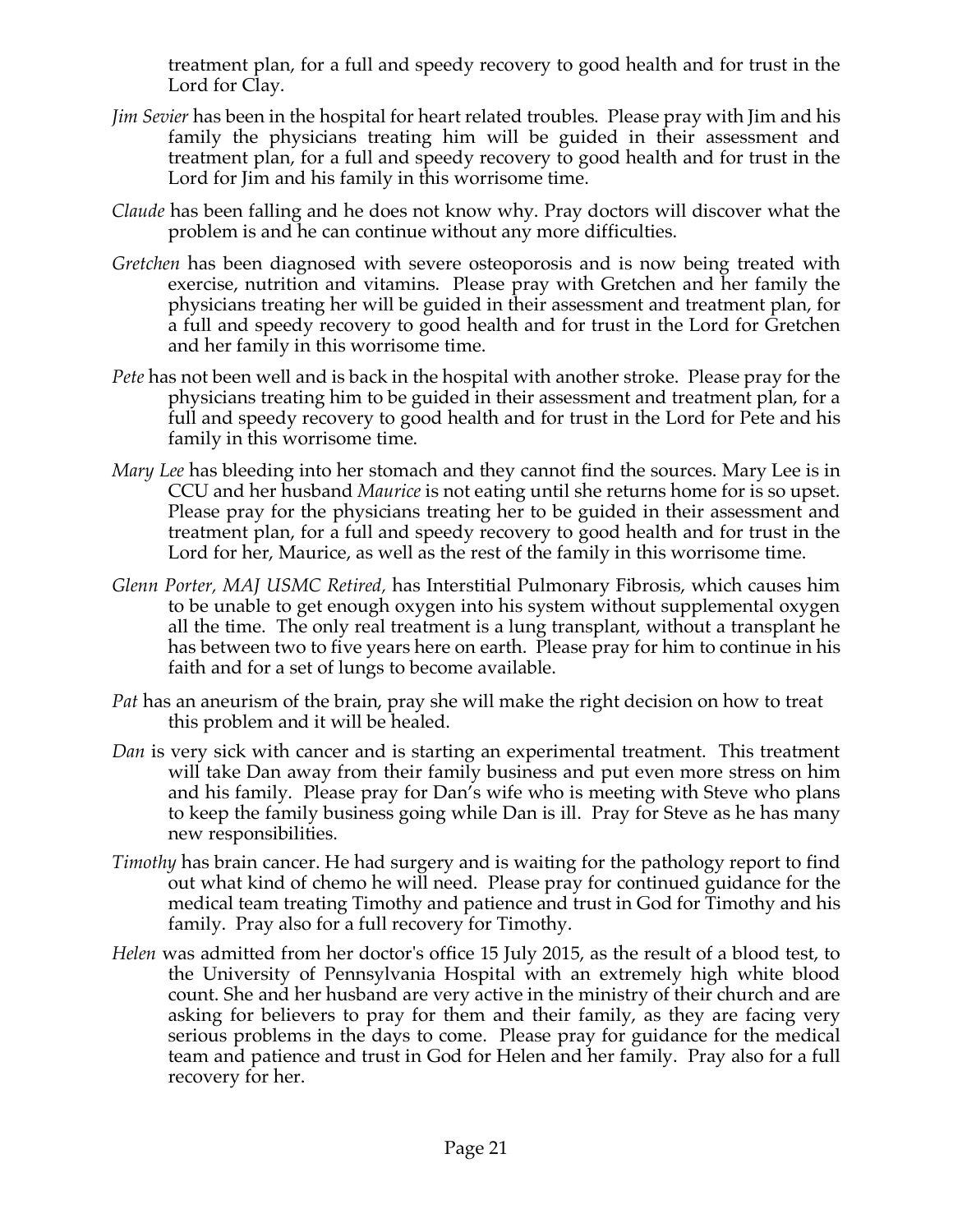- *Elma* has been suffering with headaches for a long time. Doctors have not been able to discover the reason for them. Pray for strength, courage and understanding for Elma and her family; as well as for God's guidance for the medical people caring for her that they might find the best treatment method to banish the headaches completely.
- *Barbara Apple* is bedridden after a fall which left her with two paralyzed limbs. She continues to experience pain in the effected limbs and will be totally bed bound for the remainder of her life. Your continuing prayers for her are appreciated and are great comfort to her. Please pray for Barbara to put her trust in the Lord, look to Him for strength and for her to gain energy so she does not lose the mobility she has; pray for a miraculous full and rapid recovery. Also, please continue to pray for her husband Bob who is her sole caregiver that he will be comforted and strengthened in his time of need.
- *Deborah* has had a stroke, she is doing much better and out of the hospital. She has a problem with anemia and is taking supplements for that. Pray our Lord will be close to her and her family. Pray for strength, courage and understanding for Deborah and her family; as well as for God's guidance for the medical people caring for her that they might find the best treatment method to allow her to heal completely.
- *Rev. Steve Boardman* has been diagnosed with stage 3 cancer. Pray that Jesus will be close and comfort his family and members of his congregation*.*
- *Hang So Ryu* has cancer. Please pray for medical team contemplating and evaluating the treatment that they might be guided to the correct choice and do their very best. Pray also for peace of mind and trust in God for him and his family, as well as physical strength.
- *Olivia,* age 7, has been diagnosed with Stage 3 Lymphoma. The prognosis is good at this time, please pray for medical team contemplating and evaluating the treatment that they might be guided to the correct choice and do their very best. Pray also for peace of mind and trust in God for Olivia and her family, as well as physical strength.
- *Paul* has been hospitalized recently several times because of persistent high fevers. He is being tested and checked by physicians and seems to have a slight scoliosis, a node and Schuermann's disease. Please pray it will be discovered how to treat these problems and healing will begin so he will be inspired to continue his education.
- *Rick* has heart problems. Please pray for guidance for the medical people treating him that they might pay attention, do their very best and make the right recommendations regarding treatment. Pray for help for Rick and his wife Wanda to keep their trust in the Lord and let Him carry their worry.
- *Stacy* has Multiple Sclerosis and was hospitalized for what turned out to be food poisoning. Pray for trust in God for Stacy and Chris as they deal with Stacy's illness.
- *Faye* is in the hospital because she is weak has been receiving blood transfusions. Pray for strength, courage and understanding for Faye and her family; as well as for God's guidance for the medical people treating her that they might find the best course of treatment and allow Faye to heal completely.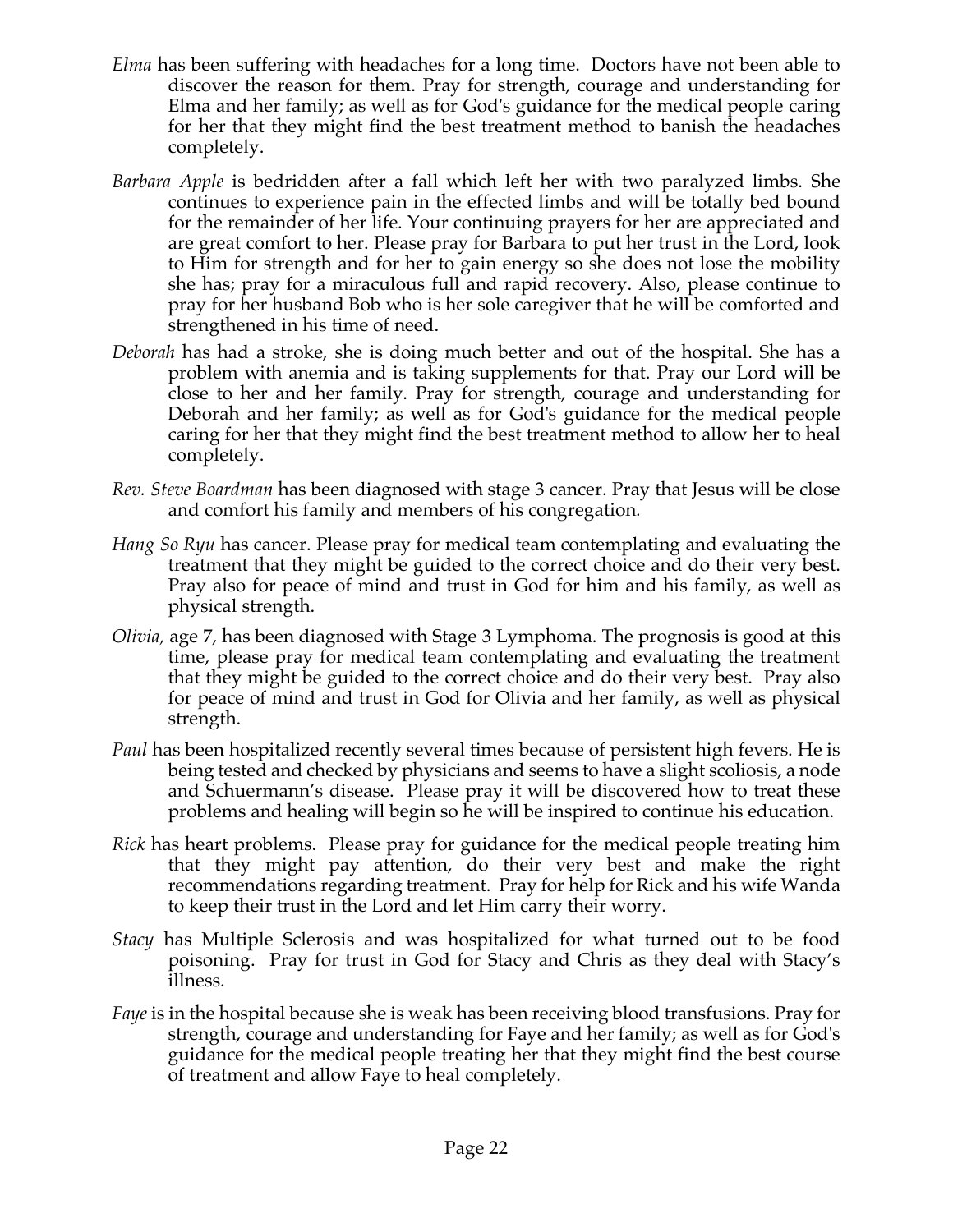- *Tom* has heart and kidney problems. Pray for strength, courage and understanding for Tom and his family; as well as for God's guidance for the medical people treating him that they might find the best course of treatment and allow Tom to heal completely.
- *Harold* is having surgery on 30 September 2016 to repair a hole in his aorta bleeding into the abdomen which caused stroke like symptoms.
- *Joe* has had a preliminary ALS diagnosis. Pray the final diagnosis will something that will allow him to continue taking care of his devoted young family. Pray for strength, courage and understanding for Joe and his family; as well as for God's guidance for the medical people treating him that they might find the best course of treatment.
- *Preston* is reacting poorly to recent neck surgery and now has problems with his liver count; Physicians feel that dialysis will help. There may be a blockage in the bowel and an operation might be necessary. Please pray for the medical team to pay attention and to their best to determine how to help Preston and for a good outcome. Pray also that Preston and family will be able to put their worry on God's shoulders while Preston does his best to facilitate a return to good health.
- *Brenda* is in the hospital because of bleeding on her brain. Please pray for peace of mind and trust in the Lord for Brenda, as well as for her family, and for God's guidance for the medical people treating her that they might find the best course of treatment.
- *Mackenzie* is a young girl with leukemia. Please pray for peace of mind and trust in the Lord for Mackenzie, as well as for her family, and for God's guidance for the medical people treating her that they might find the best course of treatment.
- *Mack* has had diabetes most of his adult life. Circulation in his legs is very bad and doctors are considering amputation. Please pray his medication will help and he will not face amputation. Please pray for peace of mind and trust in the Lord for Mack and for God's guidance for the medical people treating him that they might find the best course of treatment.
- *Michael* has been diagnosed with lung cancer recently after making it through gastro intestinal cancer last year. Please pray for peace of mind and trust in the Lord for Michael and his wife Gayle; as well as for God's guidance for the medical people treating him that they might find the best course of treatment.
- *Adriano* is in the hospital due to high sugar and high blood pressure. He is very weak and will appreciate your prayers.
- *Heather* recently found out she has cancer. Please pray for peace of mind for her and for the medical team treating her will be guided to the right solution.
- *Jim* has had an aneurism and blood clots. Pray that healing will come.
- *Georgia* has liver and pancreatic cancer. The doctors are evaluating whether to do surgery and how to tackle the disease. Georgia is a faithful Christian and appreciates your prayers. Pray for God's guidance for the medical people treating her that they might find out the source of the problem and best course of treatment. Pray also for peace of mind and trust in God for Georgia and her family.
- *Lana's* doctor found something on her lymph nodes and ovaries. Pray for God's guidance for the medical people treating her that they might find out the source of the problem and best course of treatment. Pray also for peace of mind and trust in God for Lana and her family.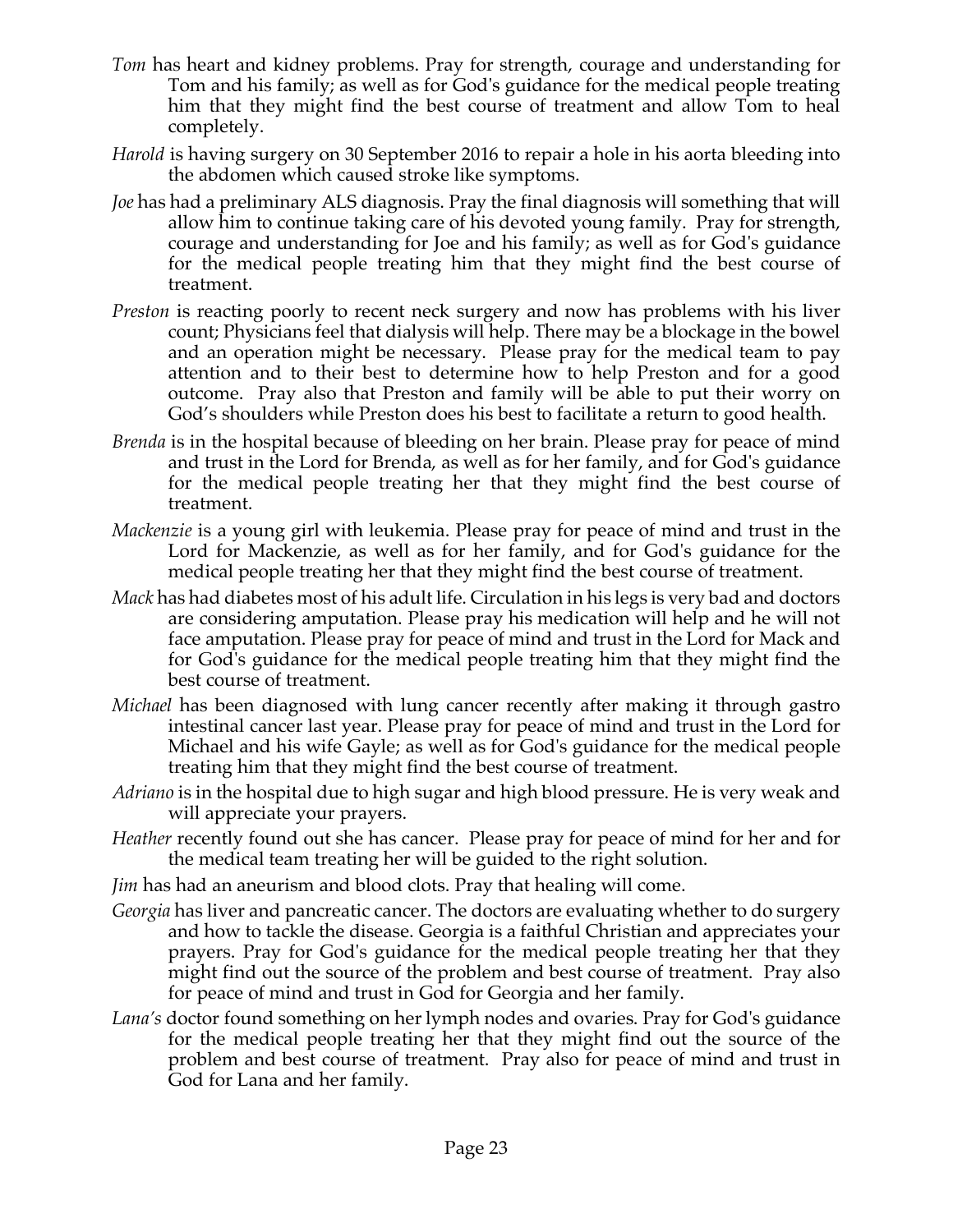# *Healing*

- *Kurt Thomas* asks for your continued prayer that his body not reject his transplanted heart parts Pray also for Kurt to accept what he cannot do at present and concentrate on what he can do. This is a very foreign situation for this Christian warrior. He needs God's help to adapt and prosper.
- *Vladia* had a right knee replacement which went well, but since the operation she is experiencing very painful side effects from medicine, very low hemoglobin and also back problems. She has been transferred back to the hospital to help correct these problems. Please pray the doctors will seek God's Wisdom and come up with a plan to help her get back on her feet and have some normalcy in her life.
- *Madisun Hanks* (14) has Tourette's Syndrome and suffers from horrible migraine headaches. There are various very high risk treatments which provide some relief. None of them are close and none are easy. Madisun is truly one of the most inspiring young ladies we have ever come across, her attitude and actions are almost unbelievable. No one should have to go through what she does, but she makes it through and performs incredibly when others just get by. Please pray for Madisun, her mom Hilda who guides her through all this and those treating her.
- *Linda* has a melanoma just forming and she needs to have it removed. She has had severe medical problems the last 15 years and needs help coping. Pray for all of her family at this time as new problems have come to light.
- *Chris Hill* (close friend of Jon Weston) suffered a brain aneurysm and needs your prayers. He came out of a coma he had been in since the week before Christmas 2016. He is now in a stepdown facility. Every day is a new day to him; his memory seems to have been damaged to a point where it is not recovering so far. Pray for the doctors, nurses and technicians treating him to pay attention, to be open to God's guidance and do their very best. Pray for trust in our Lord and peace of mind for Chris and his family.
- *Rev Bill* had a stroke. Pray he will stay comfortable and Jesus will be close by, please pray for a full and rapid recovery.
- *Dennis* will begin chemotherapy for an active cancer spot on his spine on 17 September 2015. Please pray for a good result and tolerance of the treatment for him.
- *Vickie* has been bothered with Migraines and all that go with the headaches. Please pray for relief from the pain for Vickie.
- *Jon* has Stage 4 mantle cell lymphoma. There is good news in that he is in remission; however the chemotherapy is producing neuropathy in his legs so it is a challenge for him to get around. Please pray that he will be as comfortable as possible; he has been a Marathoner runner so this is especially difficult.
- *Amy* has melanoma in her lungs, liver and kidneys; they have found a treatment for her that has a high success rate however the side effects are debilitating. Please pray she will be able to tolerate the side effects and the treatment is successful. Amy has full trust in the Lord, but would still appreciate your prayers.
- Liz had a massive stroke at age thirty-seven. The prognosis is good but she has a long road ahead. Please pray for guidance for those treating her, for trust in our Lord for Liz and her family, for healing.
- *Ebick* is suffering from a severe ulcer but the Doctors cannot give her the proper dosage of the medicine due to her six month pregnancy. Please pray doctors will find an alternative avenue for treatment or that God will provide.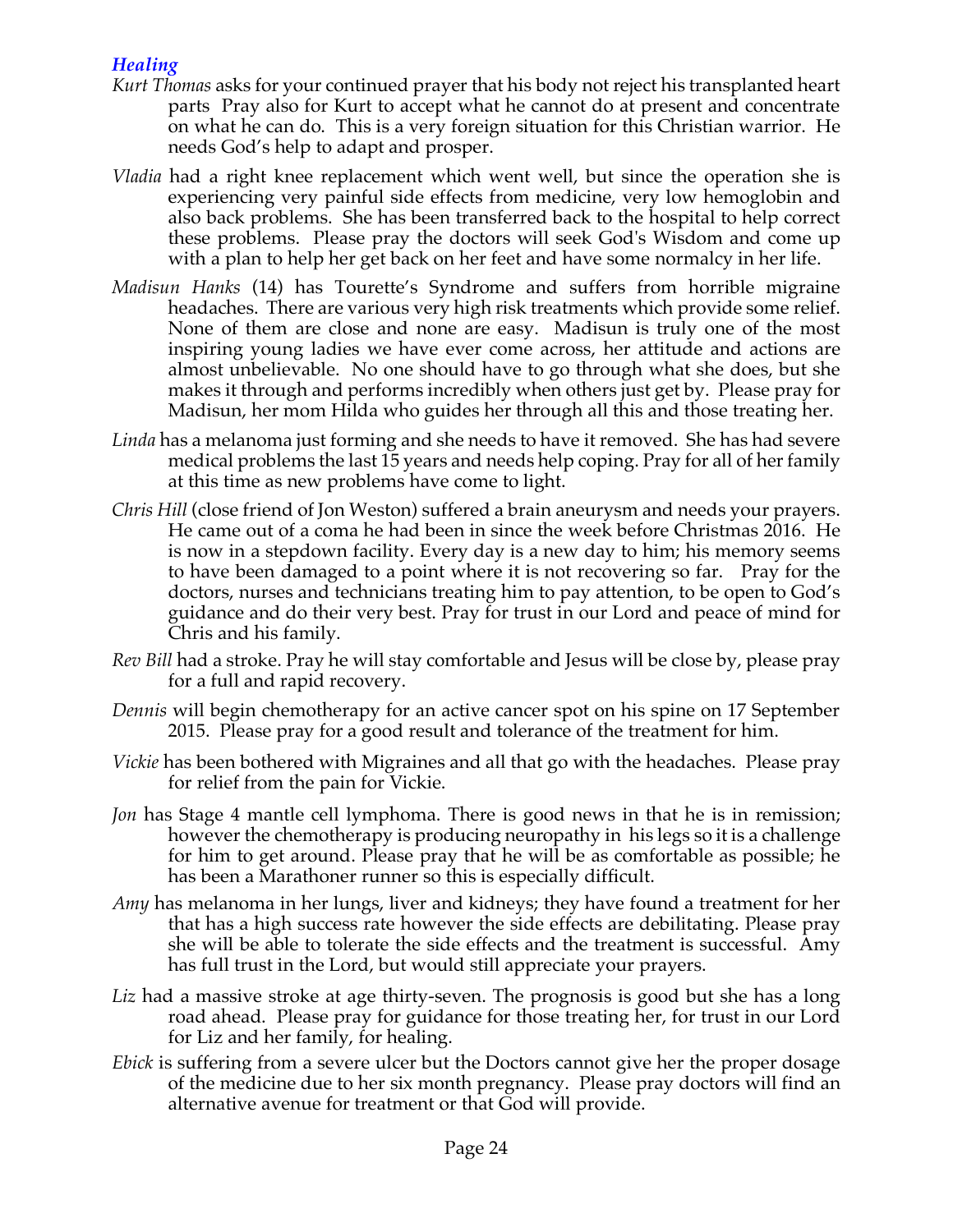- *Stan* is going through chemotherapy and radiation treatments for cancer. He is elderly and the treatments are tiring him. Please pray for his wife *Marvelene* as they do this together.
- *Donald* is in the hospital and had his leg amputated on 14 April 2014. Pray he will adjust and healing will begin.
- *David* has many concussions and unable to go to school, read books, watch TV and has headaches and migraines. He has trouble sleeping and his family will appreciate your prayers for this 10 year old young man.
- *Gladys* has breast cancer and has had a lumpectomy. She needs to take a year off of her work to have chemo treatments.
- *Alwin Jack* has had a stroke and recently has had a relapse. Please pray for those who treat Alwin that they might choose the best possible treatment and pray for peace of mind for Alwin during the recovery phase.
- *Carolyn* has Multiple Sclerosis with complications. Pray Carolyn and her children will be close to our Lord Jesus Christ as they and family members help to ease the problems.
- *Bill* had malignant growth removed from a lip last month and seems to be experiencing a re-growth of the cancer. He asks your prayer for the medical team treating him and for peace of mind for himself.
- *Hank* has osteoporosis, which has caused him a great deal of pain and inconvenience in the past few years. Pray for his healing and that his medical bills will be met.
- *Evelyn is* an elderly woman who has had problems with her eyes and is now blind. It appears some sight will return shortly, pray for that to happen!
- *Joanne* has begun kidney dialysis as a result of kidney failure due to extensive chemotherapy. Additionally she cares for an adopted drug addicted baby who is now nine years old. Please pray for her to keep her faith, to let the Lord carry her worry and concern and to give her strength. Pray also for those treating her that they might pay attention and do their best.
- *Bud and his wife* for their continued welfare and enthusiasm. Bud has been advised of an aneurism in his heart of a size not mandating immediate surgery. This comes at a time when he has sole care of his wife who recently broke two vertebrae and thereafter sustained pneumonia.
- *Dester* is suffering from unknown skin and diseases. Please guide the medical team treating him to find out what the problem is and cure it. Pray also for Dester to trust in the Lord.
- *Lee* has Arterial Fibrillation, she is doing much better and she and her family thank you for your prayers. Her pain level is high and some medications have bad side effects. Please continue her in Prayer in the weeks ahead as she heals.
- *Nell* recently adopted two children and has just been diagnosed with multiple myeloma.
- *Mary Lou* has been suffering with seizures. She was in the hospital with a 24 hour monitor and is being sent home from the hospital with two medications and orders to return in 2 months for another MRI to review whatever is going on in her brain. Please pray for guidance for the medical people treating her, as well as peace of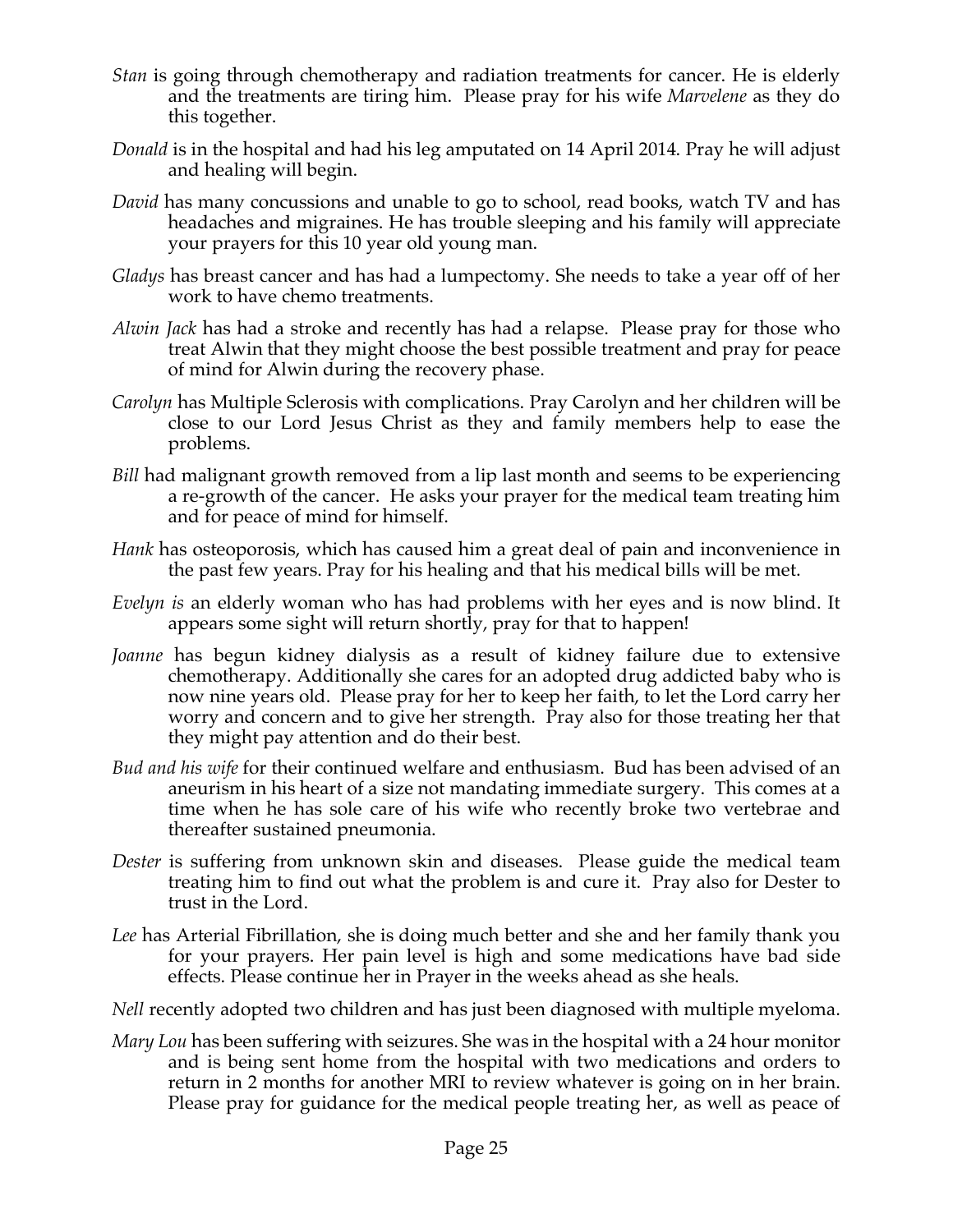mind and trust in God for her and her family.

- *Kathleen* has spent the last two weeks in the hospital. She has been diagnosed with colitis, shingles and possibly colon cancer. Pray she will be comfortable and begin to heal.
- *Rachel* has Mitochondrial Myopathy. This is a hereditary disease of the muscles and they do not have a cure for it. Part of her pain is her family does not believe she is indeed ill, as she appears to be just fine. Please pray her family will learn the truth and be supportive of her; pray also the medical people treating her will find the right measures to minimize the disease. Most particularly pray for Rachel's trust in God.
- *Nicolas* is in the hospital with serious symptoms of a heart disorder. Please pray for peace of mind for him and guidance for the medical team looking for the cause and cure.
- *Juanita* is a young girl who was in a coma because of a blood disease. She has not come out and is gaining strength. They are awaiting results from blood samples. Her family thanks you for your prayers and asks that you continue.
- *Lauralee Meade* underwent a lumpectomy on Friday after Thanksgiving. A further anomaly has been discovered and she had additional preventative radiation treatment. Please pray for a complete remission of the cancer. Pray also Lauralee will maintain her great attitude and trust in God.
- *Kay Denton* (Mrs. Kay) was able to get a hip replacement in spite of her heart and kidney problems and is recovering remarkably! Please give thanks for this great event and result! Please pray for continued peace of mind for Mrs. Kay and her family. Give thanks for her trust in the Lord and her positive attitude.

## *Healing and Patience*

- *Kym* (43) has various hip problems which seems to be related to osteoarthritis. And, her mother *Ruth* is in the early stages of dementia. Pray for guidance for those treating both of them, as well as patience and trust in the Lord for both of them.
- *Christopher* has had problems with his leg for some time. Now he has to have it casted and it will stay that way for what to him seems an interminable time. Pray for patience and peace of mind for this young man who has much he wants to do.
- *James* for the Lord's healing of health issues and give a remedy for many personal challenges at the moment.

# *Thanksgiving and Continued Healing*

- *Chief Mike Wysocki* finally had heart valve surgery June 2017. He was back in the hospital with a bleeding ulcer, but made it home. Please give thanks for that and pray for the medical team treating Mike that they might pay attention, do their very best and be open to God's guidance. Pray a complete recovery and peace of mind and trust in God for Mike, his lovely wife Wendy and his family.
- *John Young* had three way heart bypass surgery on Thursday, 23 March 2017, in Alabama, which was apparently successful, then had a stroke in October while undergoing testing for his FAA medical. He has lost his right side peripheral vision. Please for a recovery of John's vision.
- *Bill* had surgery November 2016 for a kidney tumor; he is one kidney short, but recovering very well for the present. It appears the cancer has spread to another spot. Please pray for Bill as he undergoes chemotherapy and perhaps other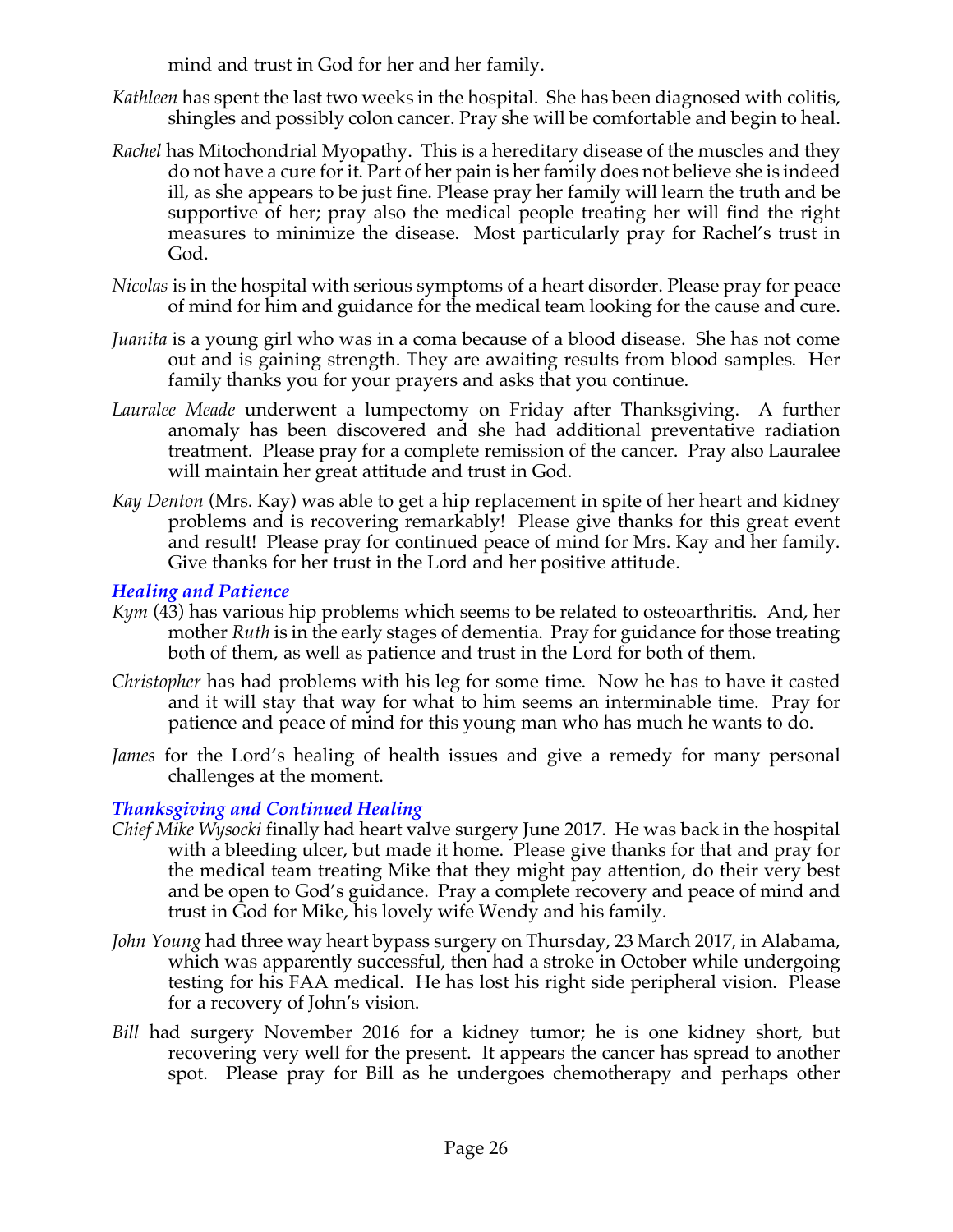treatment. Pray Bill and his family will stay strong in their faith and draw the strength they need from our Lord.

- *Anita* had surgery on 4 November 2016 to remove what they thought were five tumors in her right lung, but turned out to be eight. They removed all eight. In addition, her lung was folded from her previous coil embolization. They removed the coils, unfolding her lower right lobe and oversewed the area. In reality she may come away with increased lung capacity. Anita, her husband Michael and family express for the power of your continued prayers and expressions of love. Please join them in giving thanks for God's Grace and pray for her continued healing.
- *Bob Reisor* had surgery on 19 September 2016 for a kidney tumor; he is one kidney short, but recovering very well for the present. The cancer has spread to his lung and another spot. Five years ago there was no treatment, but now it appears there is an oral medication that has shown great effectiveness on this particular cancer. As of 12 January 2017, the main spot shrank from 3.3 cm  $(11/3 \text{ inch})$  to 2.2 cm  $(7/8 \text{ ft})$ inch) and the spots on his lungs have receded even more. And as of 22 June 2017, they have shrunk further. Please give thanks to the Lord for such wonderful progress. Please pray for Bob as he undergoes chemotherapy and perhaps other treatment. Pray he and his family will be drawn closer to our Lord.
- *Shamu* had surgery on 12 May 2017, her seventeenth, to reconstruct the damage done her by Walter Reed Medical Center. She now has a bacterial infection which is laying her low. Please pray for strength; physical, mental and spiritual for her. Pray for guidance for the new medical team treating her and for her to know how to proceed with regard to the damage done her by Walter Reed Medical Center. Pray also for her to continue her trust in our Lord as she goes through this difficult time.
- *Atina* has skin cancer, which is now in remission. Please give thanks for the remission, pray for continued remission of the cancer; pray also for continued faith for Atina and her family.
- *Clay* has melanoma which is now in remission. Please give thanks for the remission, pray for continued remission of the cancer; pray also for continued faith for Clay and his family.
- *Cindy (81)* had an operation to remove a cancerous growth in her stomach which was successful. She is now home, but in a bit of pain. Please give thanks for the good result, pray for full and complete healing and remission of the cancer, as well as cessation of the pain; pray also for continued faith for Cindy and her husband Les (91).
- *Linda* had successful dental surgery on 15 December 2015, she is also on a course of chemotherapy and this type of surgery was not recommended for people while they are taking chemotherapy. But, it was an emergency and had to be done. Please give thanks all went well and pray for continued healing and for peace of mind and trust in God for Linda and her family.
- *Ruby* broke her hip on 10 December 2015, surgery was successful. Please give thanks for the successful surgery and pray for her full and rapid recovery.
- *Terry* was undergoing radiation treatment for cancer, which he had to stop to amputate his leg below the knee due to diabetes. The surgery was successful, he has been fitted with a prosthetic leg and foot. He is in good spirits and positive about the remainder of his treatment. Please join Terry and his family in giving thanks for the successful surgery and continue to pray for his return to radiation treatment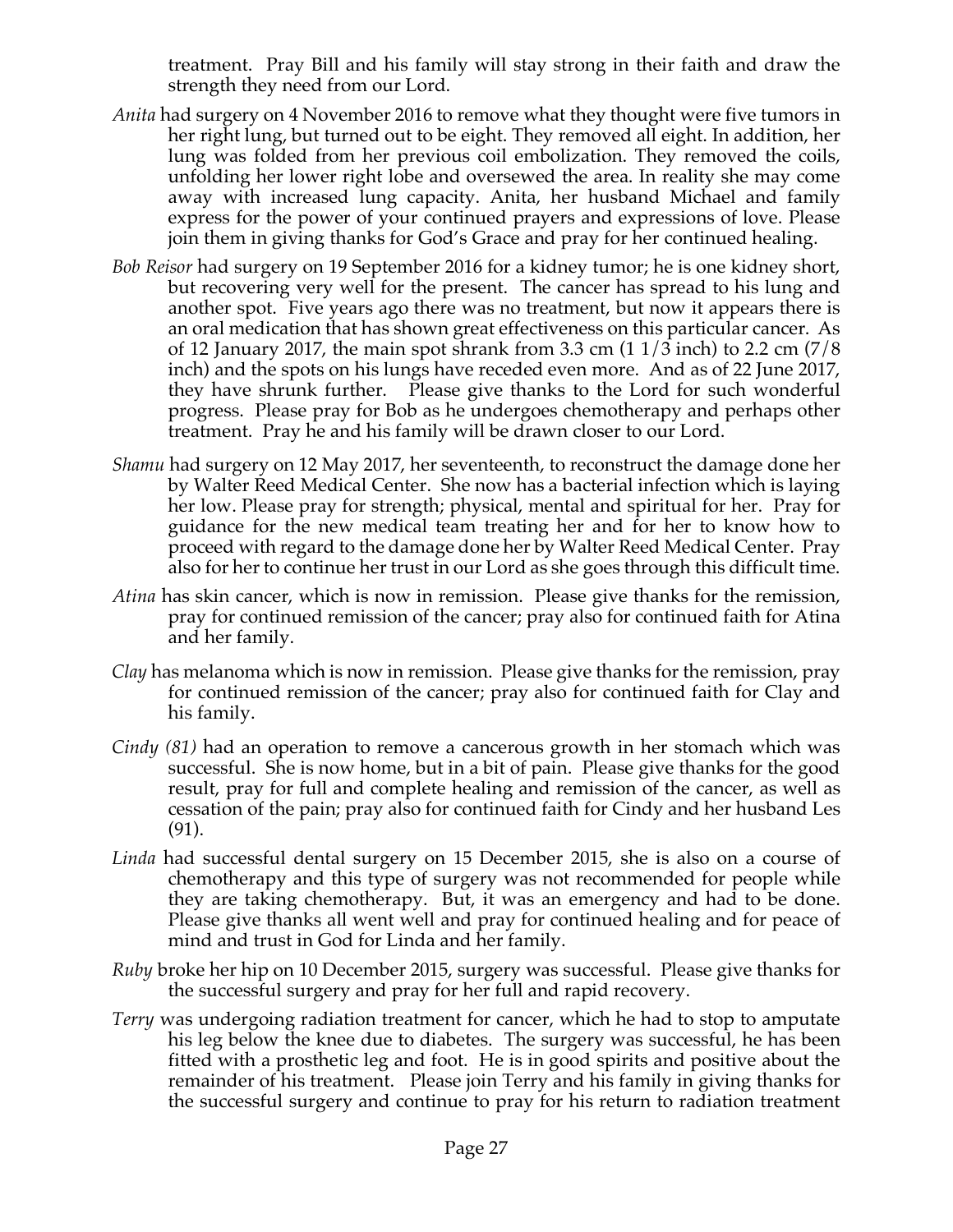and then to chemotherapy, ask God to give Terry, his wife and seven year old son trust in him for peace of mind and heart, as well.

- *Janet Jessup* had a stroke and heart problems were causing huge issues for her. They seem to have gotten her stabilized and she is home. Please pray for those treating her to find the appropriate treatment and for trust in God and peace of mind for Janet and her family, in particular her husband of 45 years, Rev Roger Jessup, retired minister of Saint Joseph of Arimathea Anglican Orthodox Church.
- *Sam* had surgery on his entire large intestine that had become infected. At the time of the operation he was just hours away from a complete organ shutdown. He had had turmoil in his life over the years. Sam is now in the ICU and his Minister visited him and explained to him God had given him another chance for him to make things right with his Lord. Pray for his good health and his spiritual life with Jesus.
- *Ian* had surgery to remove excess skin rendered a nuisance by controlled lost of 200 pounds. Please give thanks for the successful result and for those treating him to have paid attention and done their very best on the lengthy surgery, taking the best possible care of him. Please pray for his continued recovery and strength for his Mother who will be in charge of his after care.
- *Jenniffer* had surgery for breast cancer on 15 October 2014, which seemingly went well; please give thanks for that. She has had other complications which preclude her from making a full recovery in particular, the reconstructive surgery seems to have gravely affected her back muscles and nerves, resulting in both very limited mobility and extreme pain, the drugs are making her terribly sick; please pray those will be overcome. Pray for help for Jenniffer to keep her trust in the Lord and let Him carry her worry and concern as she recovers. Please pray also for strength and courage for her family as they try their best to help her.
- *Mary Thornell* has been battling colon cancer for three years now, she is currently treating at the City of Hope. Things seem to be going well, the numbers seem headed in the right direction. Please pray for guidance for those treating her, as well as strength, guidance and peace of mind for Mary and her husband Jim, as well as daughter Janice and son Jimmy, as she undergoes treatment.
- *Elma* is suffering from cancer. She was taken home from the hospital on the advice of her Doctor. We were asked to pray Elma's remaining time here on earth might be good and Elma and family might put their trust in the Lord and let Him carry their worry. Since then, Elma's Bishop told us a great Miracle of the Lord is working over Elma. Doctors sent her home to die, but now she seems to be doing all right. On behalf of her, thank you for all of your prayers. Please continue praying for her complete healing.
- *Dennis* has heart problems; now the medical people treating him discovered a large mass on his liver which turned out to be a cyst! Please give thanks for this great development and pray for peace of mind and trust in the Lord for Dennis and for God's guidance for the medical people treating him that the contemplated surgery might go well.
- *Dwight* had major oral surgery, for which he gives thanks. He is recovering slowly and asks your prayers to speed the process.
- *Mike* is a veteran who has served his country when she called. Please pray he will open his heart to God so He can make Mike's crooked road straight and pull him towards the summit rather than to the pit.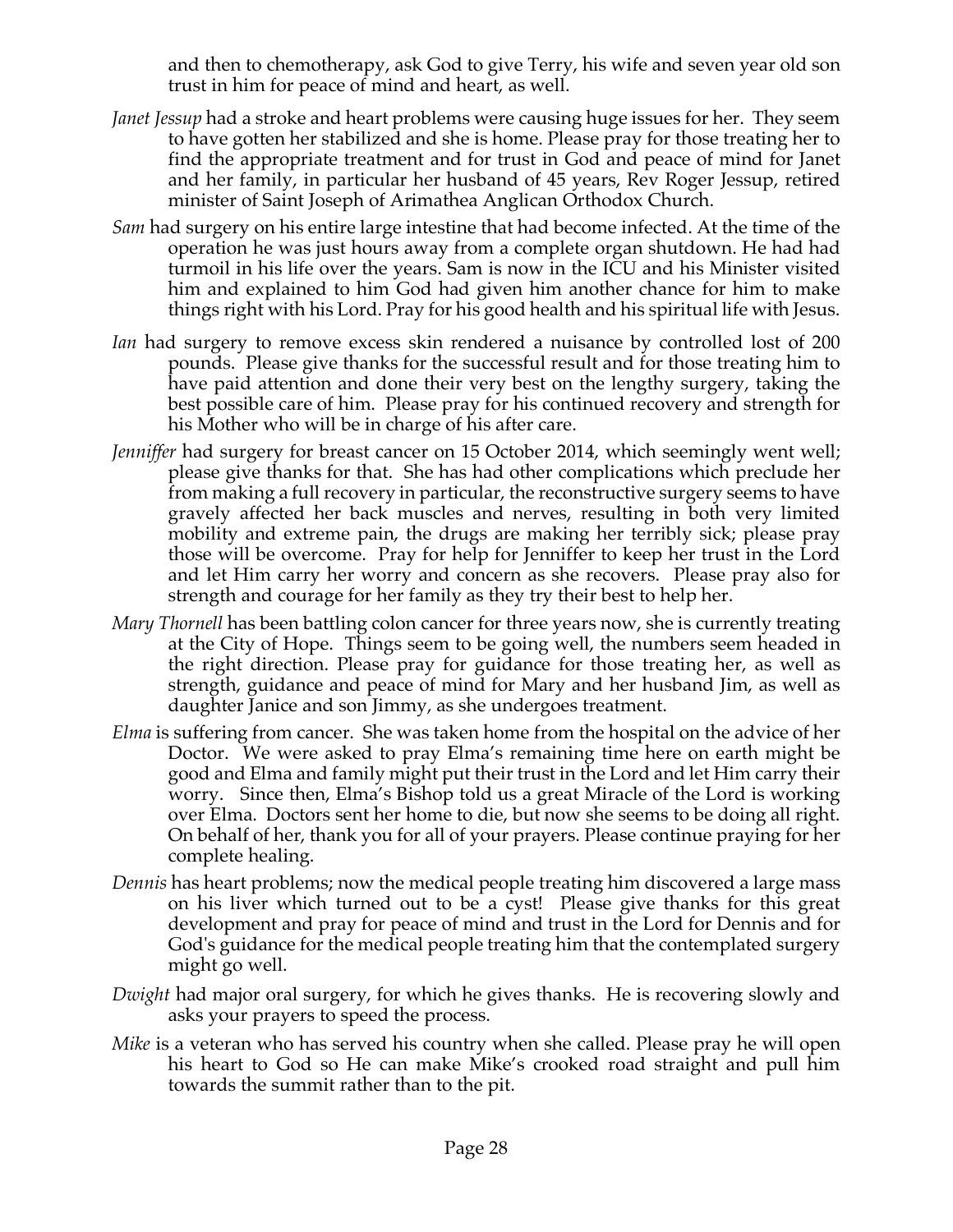#### *Business*

*James* and *Sarah* who have recently moved to a new area and have new positions in employment. They are finding much stress in the new surroundings and will appreciate your prayers as they adjust.

#### *Financial Guidance and Employment*

- *Kona* is applying for a job in the hospital. Pray our Lord will find the right position for her and she will glorify Him in the work.
- *Doug* recently became unemployed from his job of 18 years. He has been applying for jobs, but unable to get one at this time. His wife is working; this is not enough for the family. Please pray he will find employment with a firm that will be able to use his considerable skill and hard work to benefit both the firm and the family.
- *Catherine and Lewis* are at a low ebb due to a struggle for employment. Your fervent prayers will be appreciated.
- Lori is considering a potential change in her employment. Please pray for God's gidan ce in considering all aspects of her potential work.

## *Financial Guidance and Healing*

*Clark* is in need of salvation; for God's Will to be done in his life. Pray his family will be blessed with the financial miracles that come from doing His Will.

#### *God's Strength and Peace of Soul*

- *Roger* is the caretaker for his ailing father who has been in the hospital for a week and his wife who had been declining emotionally, cognitively and in bodily health. He asks you pray for strength and peace for him and help for those he cares for.
- *Charlie McCormack* asks your prayer the Holy Ghost might fill his heart with light and drive the darkness far away.

#### *Guidance*

- *Zachary* is having huge problems growing up. He has let the wrong people guide his life and thinks he is the smartest person in the world. He cannot or will not see the destructive power of drugs and lies in his life. Pray his parents Lee and Shamu will come to see what course of action that they can take to help Zachary and safeguard his brother and sister. Please pray for God's guidance for all of them and in particular for Zachary to open his heart to God and his parents help.
- *Judy* seemingly does not want to allow the Holy Ghost into her heart so she might come to know our Lord and Savior, despite the efforts of her family. Please pray for her to open her heat and for her family to be at peace with their efforts.
- *Barbara* has been recovering from cancer for the last three years. Pray for her husband Bill who has come down with a mental illness that may have been caused by much stress the last few years. Barbara and Bill will appreciate your prayers.
- *Larry* is very weak and has periods of confusion and depression. Larry has been in the hospital and recently moved to a rehab. Please keep him in prayer as he begins to gain strength in the days ahead.
- *Thomas* recently learned as the result of a parole violation he will not be allowed to return to society for the remainder of his life. He is despairing and fearful of his inability to cope with this new news and God's plan for his life. Please pray he will be able to work with God to live with the choices he has made and go forward.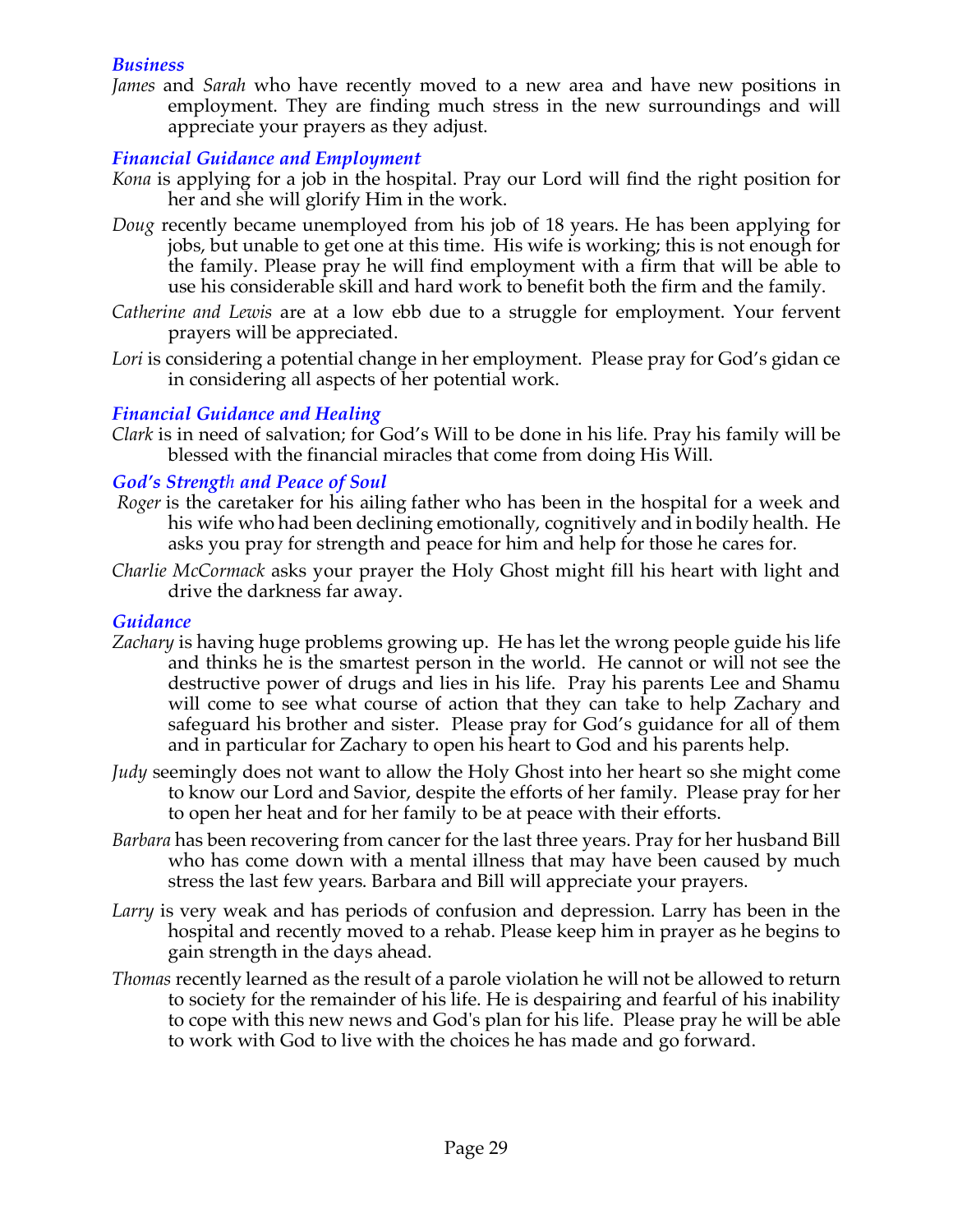- *Cam* has gotten into some of the issues being with the wrong crowds, too much dinking and making the wrong decisions. Pray he will ask God to send the Holy Ghost in to straighten things out and he will listen when He speaks to him.
- *Paul* recently had his large toe amputated due to diabetes and is having a difficult recovery filled with fear about dying. He recently accepted Jesus as his savior and his family Rosie and Brenda are very grateful. Pray for strength for both Rosie and Brenda who are staying by his side through it all encouraging him on.
- *Steve* is addicted to alcohol, pain pills and gambling. Pray for wisdom, courage and strength to stick with treatment and follow God's plan for his life.
- *Eli* has some mental issues and has lost his way. He has yet to come to grips with the demons chasing him. Pray he will return to the Lord and his family. Pray they will ask God to send the Holy Ghost in to straighten things out and they will listen when He speaks to them. The family has been open to the Prince of Darkness and needs help.
- *Michael and his Family* ask your prayers for wisdom as they are under trial and affliction to follow the law of the land and yet honor God in so doing.
- *Flora* is in remission with cancer, but has high blood pressure and fatigue. Flora's Mother recently died and this has caused added stress. Please pray she will be able to let God carry her worry and sorrow so she can do the things she must do.
- *Elizabeth* needs your prayers for her general well being. Pray she might see the Light of the Lord and let Him guide her life.
- *Gunner* need your prayers for his general well being. Pray he might see the Light of the Lord and let Him guide his life.
- *Mitten* has a Christian talking to him about Christ. Mitten does not believe and does not seem to care. Please pray Mitten will see the light.
- *Kristen, Rickey and their two children* ask you to pray for grace, wisdom and understanding as they attempt to cope with infidelity, separation and possibly divorce as a result of backsliding from the Lord into the World.
- *Helene and her family* ask your prayers for them as they deal with the loss of Alan, husband and father.
- *Stephanie* seems to be very deeply into post partum depression after her baby was born prematurely. Please pray for her Mother in Law who is going a great distance to help Stephanie and her new Grandson. Pray that Stephanie will be able to direct her attention outward, rather than inward.
- *Caitlin* is in the grip of the Prince of Darkness; she thinks there is escape from reality in drugs. The saddest part is that reality is not as she sees it. Her family is despairing as they can do nothing to help her and ask that you pray for the Holy Ghost to enter into heart and show her the need for change before it is too late.
- *Nathaniel* is in spiritual turmoil. His family and friends will appreciate it if you will keep him in your prayers for him to find the root of his trouble and accept God's help.
- *Sam* and her *two children* have been living in a shelter and are to lose their place there. Please pray a place will be found they can stay in and recover.
- *Norrie* is facing daily exams in the weeks ahead. Pray for calmness and concentration and to do the best possible.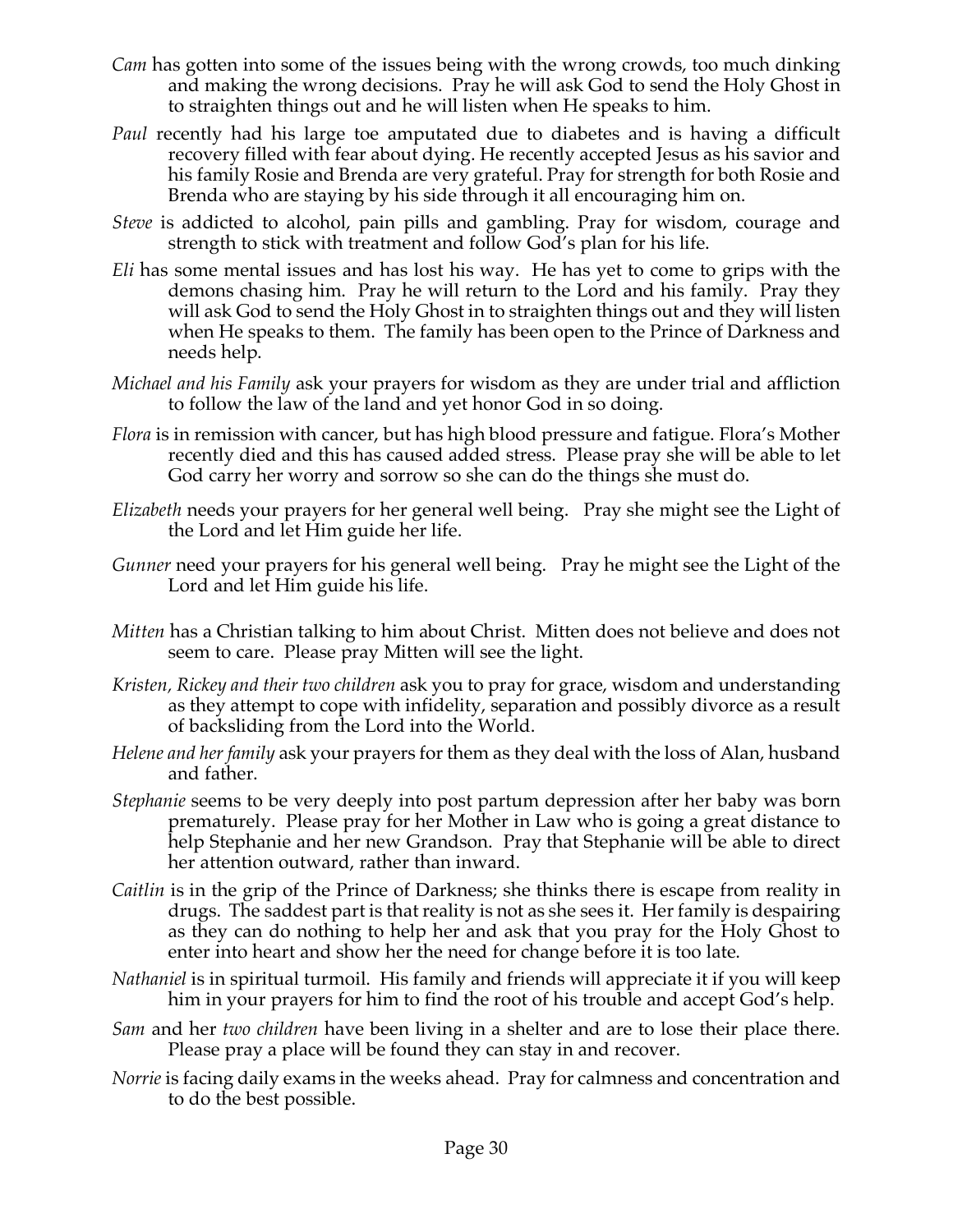- *Jonathan* is addicted to drugs. He is now in jail awaiting trial. His parents and friends will appreciate it if you will keep him in your prayers for him to find the root of his trouble and accept God's help to heal addiction.
- *Beth* is suffering from ungodly treatment in her marriage. Please pray God will guide her in her behavior, actions and thoughts that she might be able to lead her husband to God so her marriage might prosper to the benefit of them.
- *Jeanette* has had many members of her family die from diabetes and several are near death now. Jeanette does not know the Lord and is despondent and perplexed about her family and herself. Please pray she can open her heart to allow the Holy Ghost in to bring her knowledge and understanding.
- *Sara* asks that you pray for guidance for her as she deals with the stresses of her family and life. Pray that she can separate those things which she can affect from those things which she cannot and give her grace to accept that she cannot do everything and can only change those things within her control. She asks for God's help for her business so that she might remain gainfully employed while keeping up with the needs of her mother and husband and healing her own problems.

*Jacquie* to open her heart to God and accept His Love and Grace.

## *School Challenges*

Destiny, Blake and Janet

# *Anglican Orthodox Church*

#### *Madagascar*

Please pray for the people in Madagascar, in particular for the members of the Anglican Orthodox Church there, who are being subjected to terrible flooding and unceasing rain.

#### *Indonesia*

Please pray for the Lord's will regarding the establishment of an AOC church in Indonesia.

## *Pakistan*

*General and Ongoing -* The forces of evil are strong in Pakistan. The force of God stronger. Pray for our Christian family there.

*Ernest Jacob* Presiding Bishop Pakistan

## *Congo*

Jimmy is a missionary in the Congo. There has been violent unrest in this country and also a water shortage. Please pray people will find water to drink and Jimmy will be a means of helping others to find the Lord.

## *Serbia*

Bishop Igor Djurcik asks us to pray for peace between Serbia and the country of Kosovo which broke away from them in 2008. Kosovo is a muslim country and seems to be willing to provoke conflict; Serbia is a primarily Christian country which seems to be ready to return the conflict. Pray Serbia will look for the long term best interests of its people.

## *Philippines*

Please pray a *Minister* will be found who would like to serve in Tabuk, in the Philippine Islands. The Anglican Orthodox Church has an established Church there and in the surrounding areas and need a Shepherd to lead the flock*.*

## *Diocese of the Epiphany*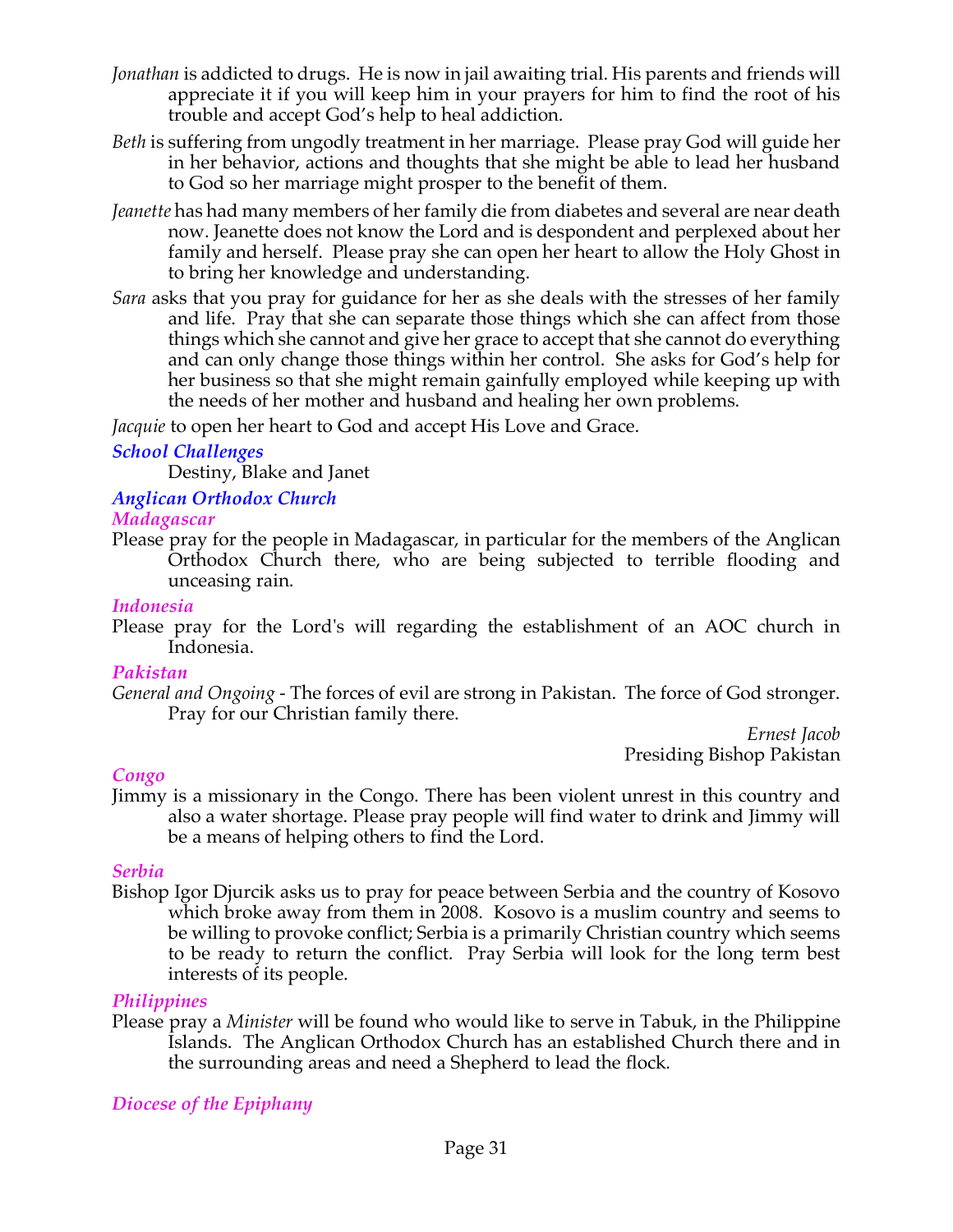*Saint Paul's Moberly, Missouri* would like your prayers that the Holy Ghost might enter more fully into their hearts so that they might be more effective in spreading the Word of God.

## *Diocese of Virginia*

*Saint Joseph of Arimathea Anglican Orthodox Church* is under a lot of stress. We all are, but they need even more prayer. Rev Roger Jessup, their wonderful minister, had to retire as he was so pressed by the duties of a primary care giver, in addition to all the worries of this world. Pray for trust in God for each member of the parish and for them to find economic relief.

# *Armed Forces & Contractors*

Dustin (USAF - Stateside), Kristyna and Luis Aviles (Army - Fort Lewis, Washington), Airman Donny Patton (USAF - Hulbert Field, Florida), Jordan Brown (USMC – Recruiter - Iowa City, Iowa), Trevor Jennings (USAF - KC-10 Boom Operator – McGuire AFB, NJ), Trevor Di Marco (USN - Whidbey Island, EF-18 Pilot), Kurt Thomas (USN – Virginia), Ethan (US Army Airborne – Southwest Asia)

# *For Our Country*

- Our country has lost its way. Over half the people that vote, voted for a government that promises them things it cannot deliver in return for their souls which it can, will and does take. Our foreign policy backs the rise of Islam, we turn our backs on those who would follow God and arm those who murder them. Pray God will raise up a leader from among the people who can turn the country's course 180° and attempt to come back to God. Pray the people will recognize that they are headed down a smooth wide road into the pit, a road that will get smoother and smoother, steeper and steeper until the only possible way is down. Down, into the depths of the pit. Pray people will recognize there is:
	- One True and Triune God who is goodness in and of Himself;
	- All religions are not equal;
	- All ways of life are not equal;
	- The Bible holds the Key to Life;
	- All rights come from God, not the State;
	- Good;
	- Bad;
	- Evil;
	- Right;
	- Wrong;
	- Allah is the Devil;
	- Abortion is no more than sacrifice of children to Baal.

Pray this recognition will not come too late. Pray we will, each of us, do our duty to God, Country and Family, putting His Honor above all.

# *Persecuted*

Around the world, Christians are under attack, not only in the Muslim world, but from Hindus and others in India. Also, they are under continual attack in the name of Separation of Church and State in the western world, as it becomes actively atheist or pro-devil buddy. Please pray for God's guidance and protection for all persecuted Christians and those around them.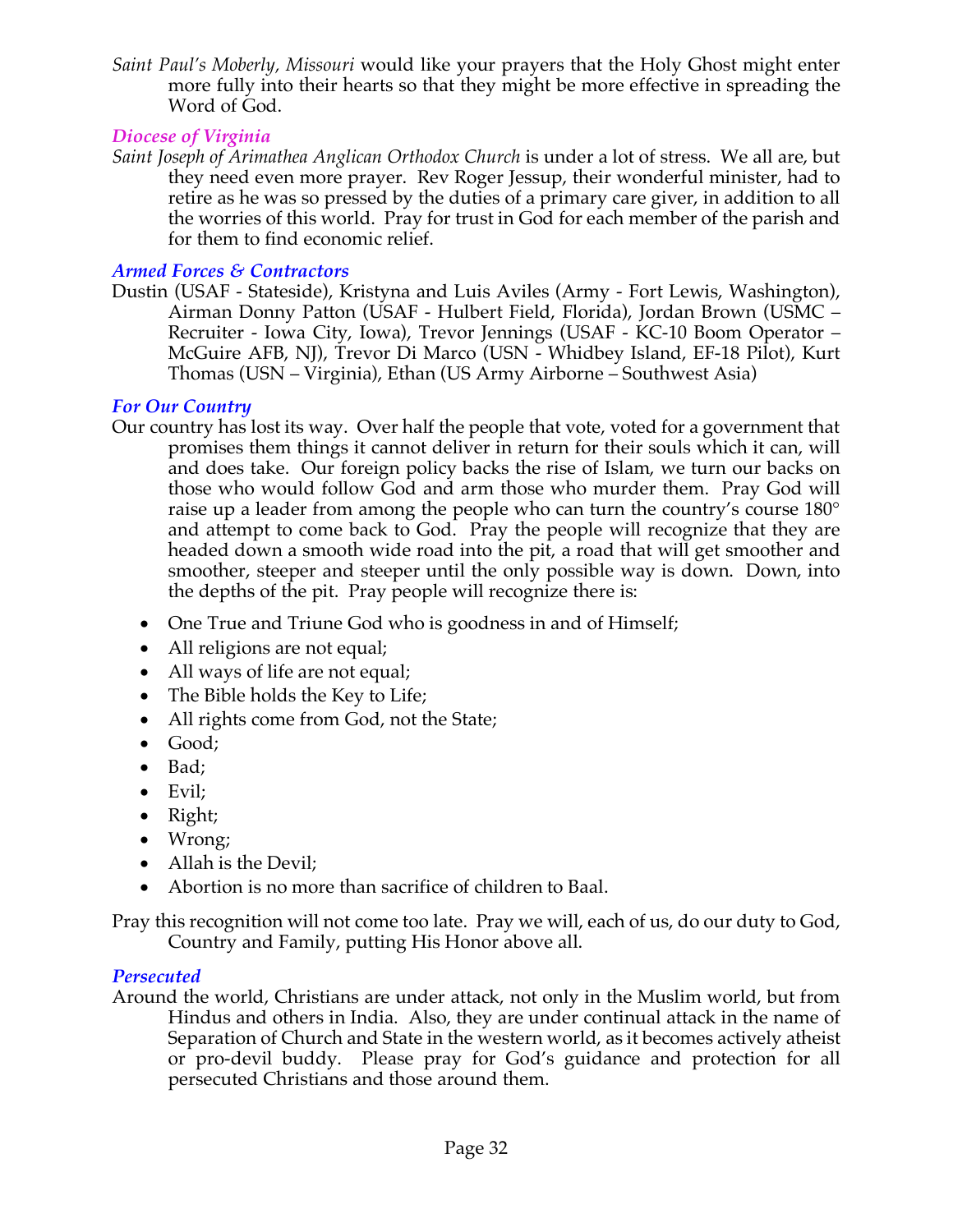## *Education*

- *Aaron* is in need of God's guidance to see what he needs to do to fulfill his potential and live his life in a manner which will bring true happiness to him.
- *Thomas Dabney* is attending Delta State University in Cleveland, Mississippi, to finish his Bachelor's Degree. Please pray for Thomas to focus on education and do his very best at school.

Jim and Mary Lou's grandson *Pearce*, who is entering college this 22 August 2107.

- A good, happy and productive year for our Jim and Mary Lou's grandson *Colin* who is entering his Junior Year in High School.
- Jim and Mary Lou's granddaughter *Lucy*, who will be entering second grade for gifted children. Pray it will be the challenge she needs and she will also mature socially.

#### *What is Sexagesima?*

Sexagesima, or, in full, Sexagesima Sunday, is the name for the Second Sunday before Ash Wednesday in the Catholic (Universal or Whole) Church Calendar.

The name "Sexagesima" is derived from the Latin sexagesimus, meaning "sixtieth," and appears to be a back-formation of Quinquagesima, the term formerly used to denote the last Sunday before Lent (the latter name alluding to the fact that there are fifty days between that Sunday and Easter, if one counts both days themselves in the total). Through the same process, the Sunday before Sexagesima Sunday is known as Septuagesima Sunday, and marks the start of the Pre-Lenten Season, which eventually became the time for carnival celebrations throughout Europe, this custom being later exported to places settled and/or colonized by Europeans. While Quinquagesima (50th day) is mathematically correct (allowing for the inclusive counting), Sexagesima and Septuagesima are only approximations (the exact number of days is 57 and 64 respectively). The earliest Sexagesima can occur is January 25 and the latest is February 28 (or February 29 in a leap year).

The 17-day period beginning on Septuagesima Sunday spanning Sexuagesima and Quinquagesima Sundays was intended to be observed as a preparation for the season of Lent, which is itself a period of spiritual preparation (for Easter). In many countries, however, Septuagesima Sunday marks the start of the carnival season, culminating on Shrove Tuesday, more commonly known as Mardi Gras.

The Gospel reading for Sexagesima week is the parable of the sower (Luke 8:4).

## *The near future, as well as Next Sunday*

11 February 2018 – Quinquagesima – Morning Prayer - Service start time 1000 (10:00 am); welcome or gathering songs before the service at 0945 (9:45 am); **Time 1000 (10:00 am); Location – 10603 Burrell Way, Descanso, CA**

14 February 2018 – Ash Wednesday – Evening Prayer - Service start time 1800 (6:00 pm); **Location – 10603 Burrell Way, Descanso, CA**

18 February 2018 – First Sunday in Lent – Holy Communion - Service start time 1000 (10:00 am); welcome or gathering songs before the service at 0945 (9:45 am); **Time 1000 (10:00 am); Location – 10603 Burrell Way, Descanso, CA**

25 February 2018 – Second Sunday in Lent – Morning Prayer - Service start time 1000 (10:00 am); welcome or gathering songs before the service at 0945 (9:45 am); **Time 1000 (10:00 am); Location – 10603 Burrell Way, Descanso, CA**